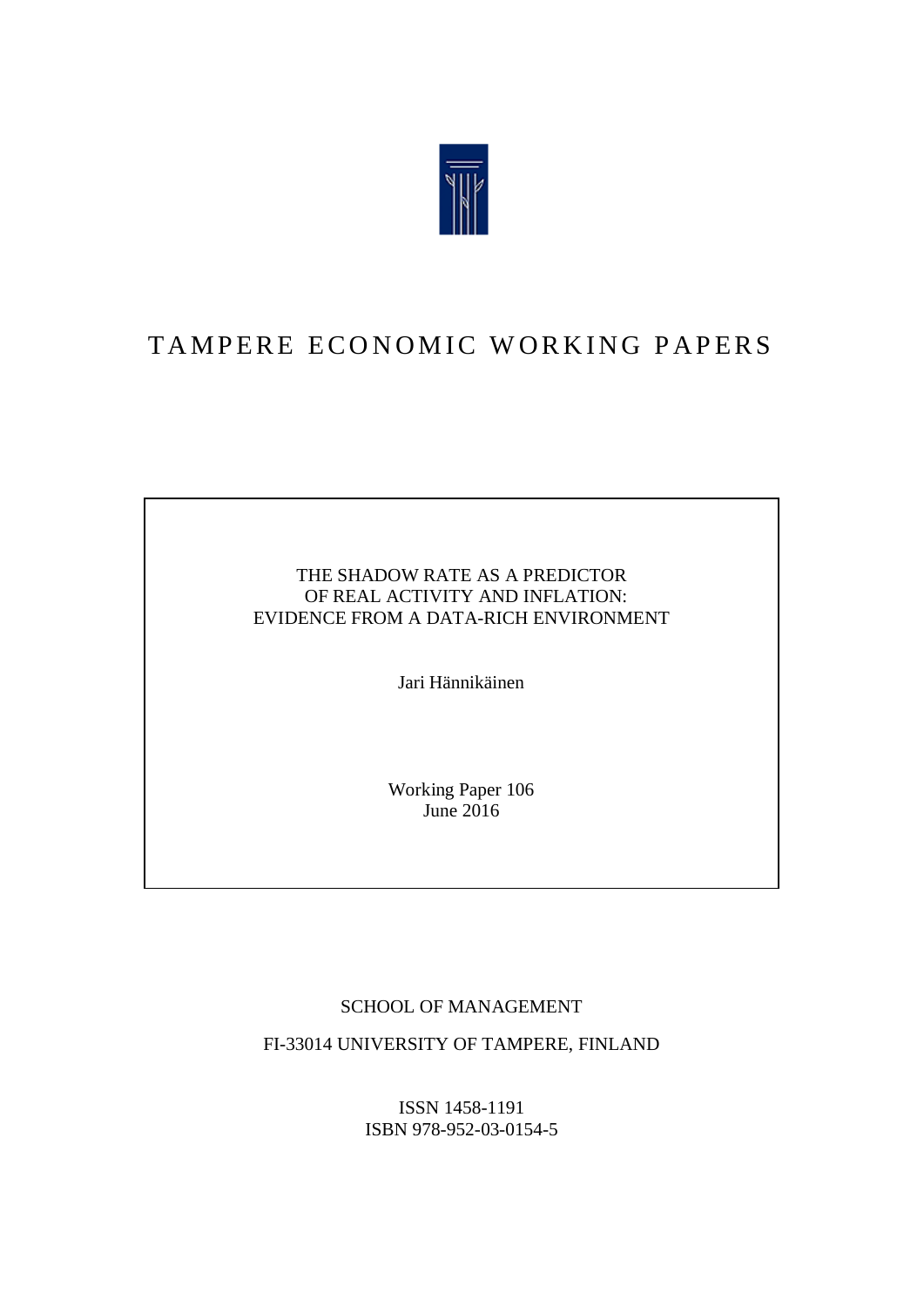# The shadow rate as a predictor of real activity and inflation: Evidence from a data-rich environment

Jari Hännikäinen<sup>∗</sup>

School of Management, University of Tampere, Kanslerinrinne 1, FI-33014 Tampere, Finland

#### Abstract

This paper examines the predictive content of the shadow rates for U.S. real activity and inflation in a data-rich environment. We find that the shadow rates contain substantial out-of-sample predictive power for inflation both in the non zero lower bound and zero lower bound periods. In contrast, the shadow rates are uninformative about future real activity.

Keywords: shadow rate, zero lower bound, unconventional monetary policy, forecasting, data-rich environment

JEL codes: C53, E37, E43, E44, E58

<sup>∗</sup>E-mail: jari.hannikainen@uta.fi. Tel.: +358503185975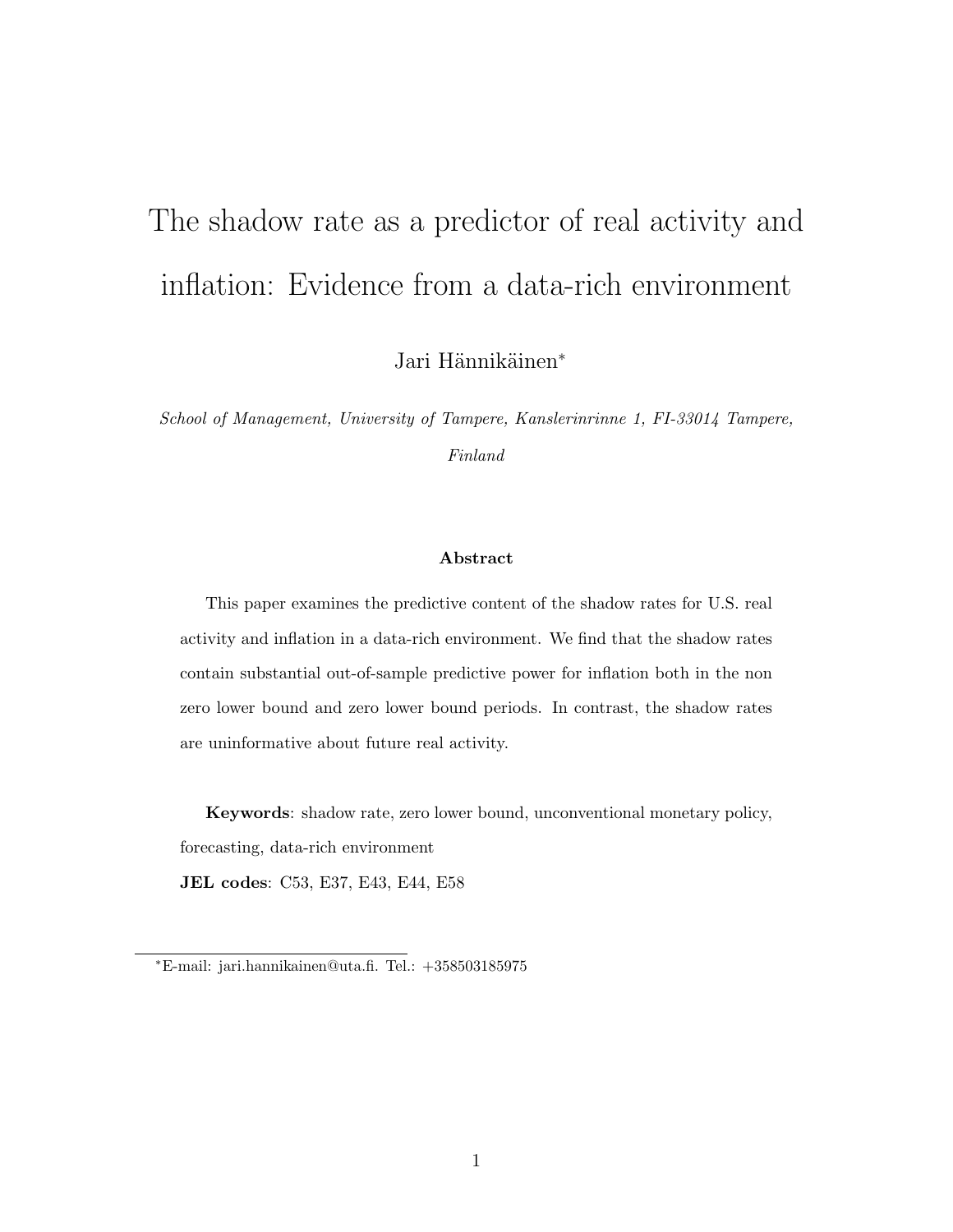#### 1. Introduction

Historically, the federal funds rate (henceforth FFR) has been the primary instrument of monetary policy. The Fed has lowered the FFR to boost economic activity and raised it when the economy is overheating. The empirical literature has found that the short-term rates have predictive power for future economic activity (Ang et al., 2006).

The financial crisis in 2008 changed the Fed's monetary policy altogether. The FFR was stuck at the zero lower bound (ZLB) from December 2008 to December 2015. During this period, the Fed used unconventional monetary policies such as quantitative easing and forward guidance.

When the ZLB is binding, the FFR does not display meaningful variation and thus no longer conveys information about the stance of monetary policy. Krippner (2013) and Wu and Xia (2016) argue that the shadow rate can be used in place of the FFR to describe the stance and effects of monetary policy in the ZLB environment. When the FFR is stuck at the ZLB, the shadow rate can freely take on negative values to reflect unconventional monetary policy actions. The shadow rate has received a lot of attention in the recent literature (see, e.g., Wu and Xia, 2016 and the references cited therein). However, to our knowledge, the predictive ability of the shadow rate for future economic activity has not been examined. As an indicator of an effective monetary policy, the shadow rate is potentially informative about the future state of the economy.

This paper contributes to the existing literature by analyzing the predictive content of the shadow rates for U.S. real activity and inflation in a data-rich environment. Because Bauer and Rudebusch (2013) find that different model specifications produce different estimates of the shadow rate, we consider two versions of the shadow rate in our forecasting exercise. The first one is suggested by Krippner (2013) (henceforth KSR) and the second is introduced by Wu and Xia (2016) (henceforth WXSR). Figure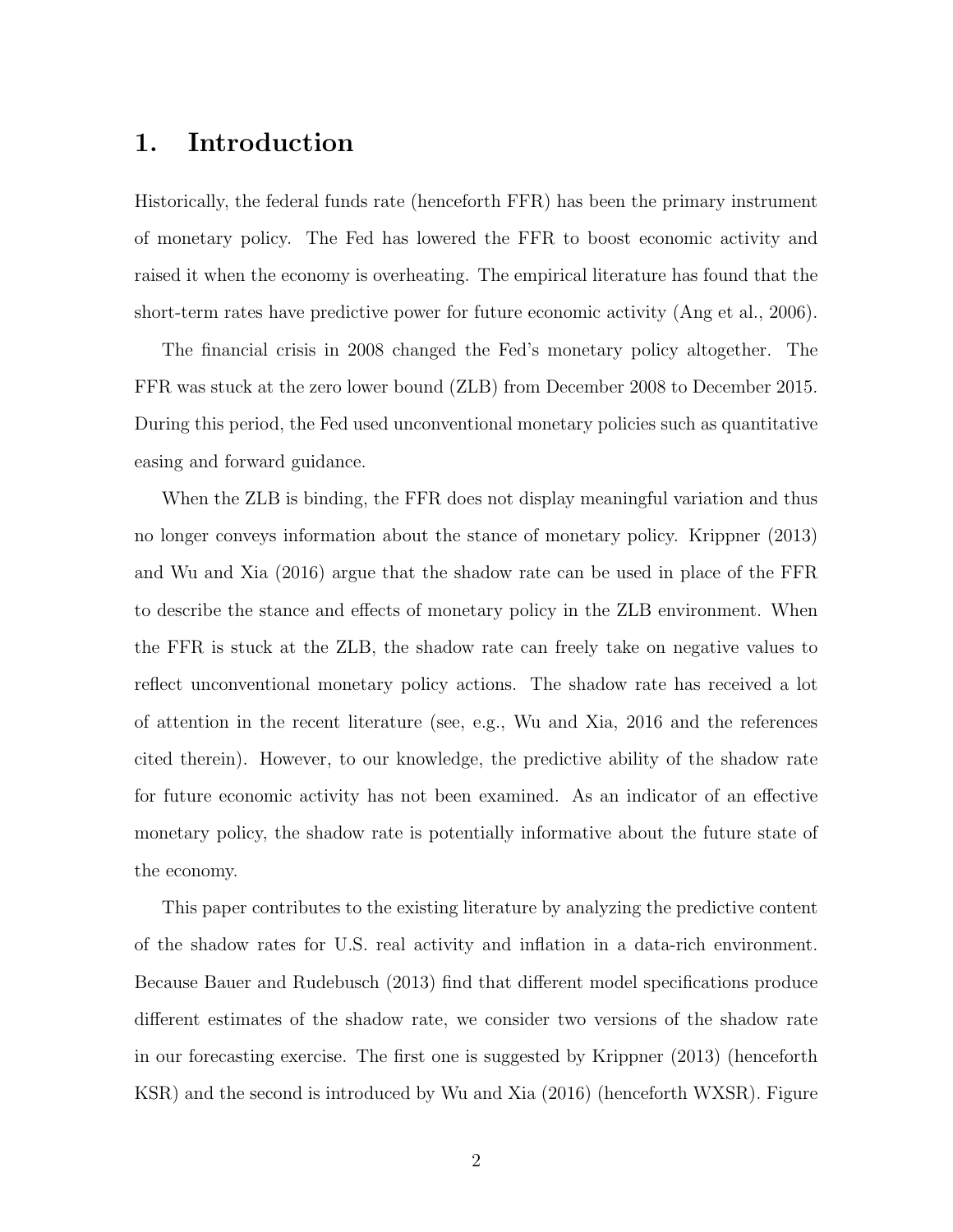



Notes: The sample period is 1990:M1–2015:M10.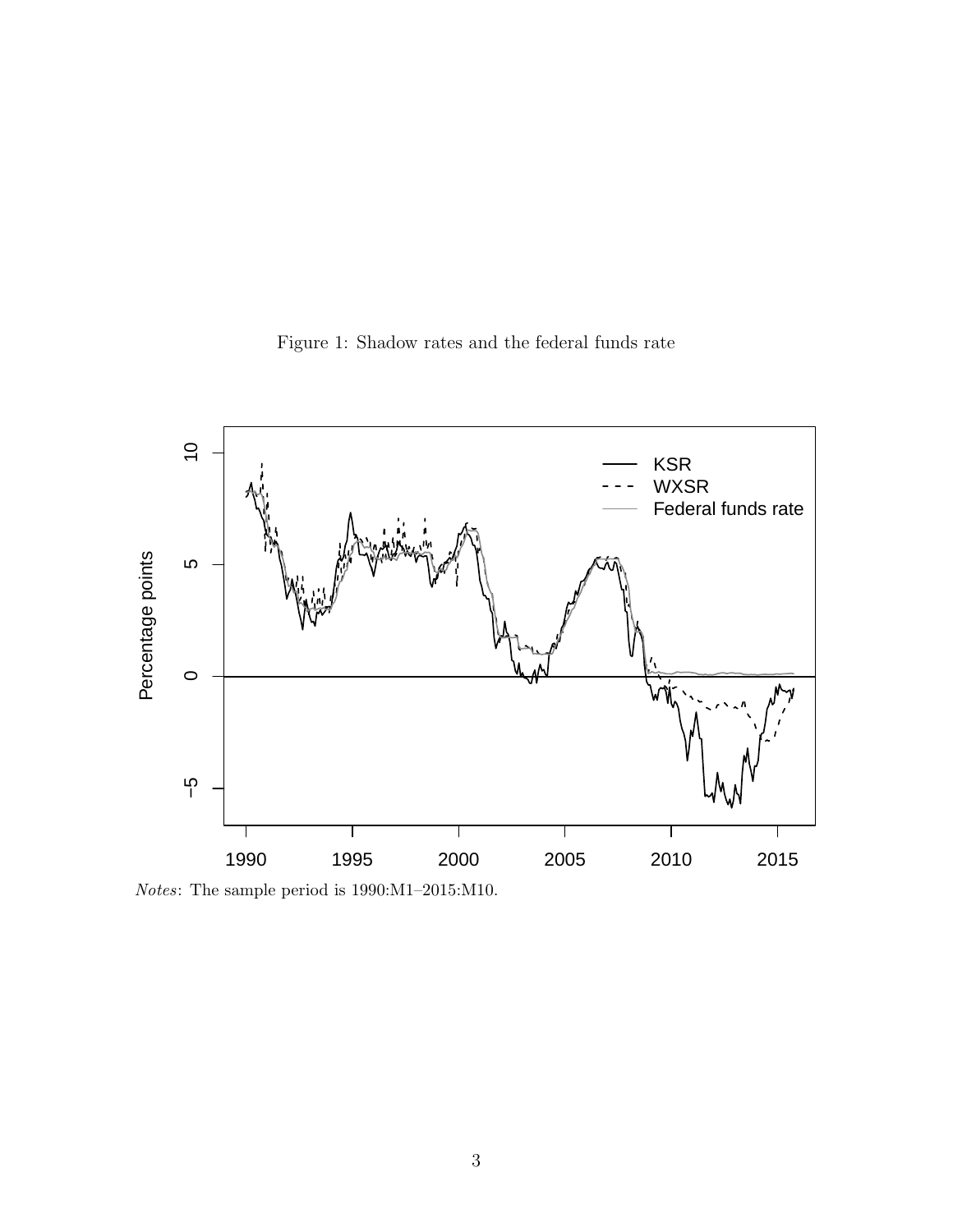1 plots the KSR, WXSR and FFR from 1990:M1 to 2015:M10.

The main finding from this study is that the shadow rates contain predictive power for inflation but not for real activity. The WXSR is a more informative leading indicator than the KSR. The WXSR contains substantial predictive power for inflation both in the non-ZLB and ZLB periods.

#### 2. Methods

Our forecasting model is the following linear,  $h$ -step-ahead dynamic factor model, augmented with a shadow rate:

$$
y_{t+h}^h = \alpha_h + \sum_{j=1}^m \sum_{i=1}^k \beta_{hij} \hat{F}_{i,t-j+1} + \sum_{j=1}^p \gamma_{hj} y_{t-j+1} + \phi_h z_t + \varepsilon_{t+h}^h,
$$
\n(1)

where the dependent variable and the lagged dependent variable are  $y_{t+h}^h = (1200/h)$  $ln(X_{t+h}/X_t)$  and  $y_t = 400ln(X_t/X_{t-1})$ , respectively,  $X_t$  is the economic activity at month t,  $\hat{F}_{i,t}$  is the *i*th principal component from the large set of predictors,  $z_t$  is either the KSR or WXSR, and  $\varepsilon_{t+h}^h$  is the forecast error. The subscripts h indicate that the parameters are forecast horizon specific.

Forecasting performance is evaluated in a pseudo-out-of-sample forecasting exercise. Forecasts of industrial production, real personal consumption, nonfarm payroll employment, consumer price (CPI) inflation and personal consumption expenditures (PCE) inflation are generated for horizons of  $h = 3, 6, 9$  and 12 months. We extract the factors and estimate the parameters of the forecasting models using a recursive scheme. At each forecast origin,  $m, k$  and  $p$  are selected by minimizing the Bayesian information criterion (BIC), with  $1 \le m \le 2$ ,  $1 \le k \le 4$ , and  $0 \le p \le 6$ .

We quantify out-of-sample forecast performance by computing the mean squared forecast error (MSFE) of the shadow rate forecast relative to that obtained from a benchmark model. In our framework, natural benchmark models are obtained by ex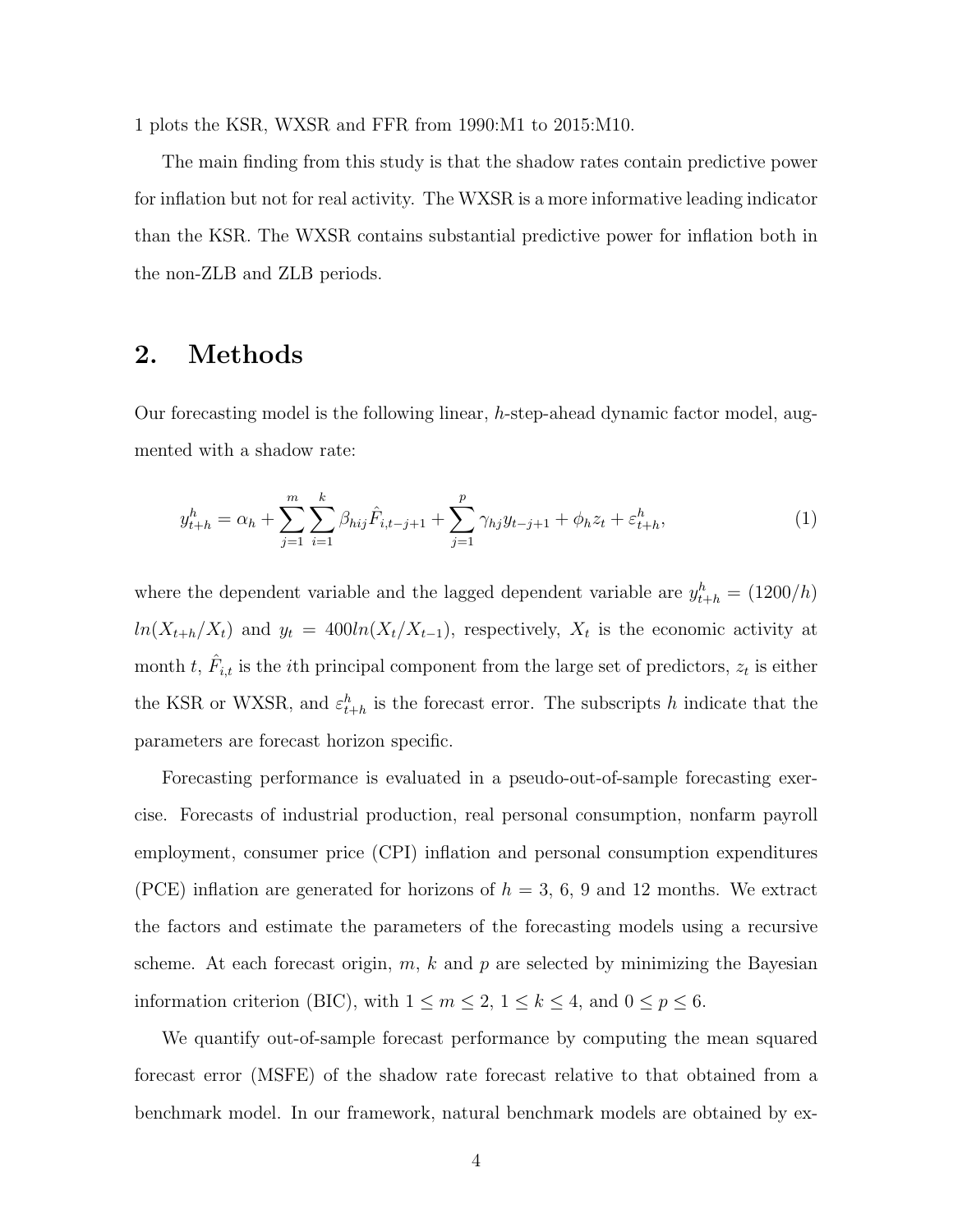cluding the shadow rate from the forecasting model (1). If the relative MSFE is less than one, the shadow rate model has produced more accurate forecasts than the benchmark model. This implies that the shadow rate contains marginal predictive power. The statistical significance is evaluated using the one-sided Diebold and Mariano (1995) test with a small sample modification proposed by Harvey et al. (1997).

#### 3. Data

We consider the shadow rates discussed in Krippner (2013) (KSR) and Wu and Xia (2016) (WXSR). These shadow rates are available on the Reserve Bank of New Zealand's and the Atlanta Fed's webpages, respectively. The data refer to the rates on the last day of each month. The macroeconomic data are obtained from the St. Louis Fed's FRED-MD database, which contains 134 monthly U.S. macroeconomic variables (see McCracken and Ng, 2015). The principal components estimation of the factors require a balanced panel of data and thus we drop series 64 (New Orders for Consumer Goods) from the original dataset. After this modification, we have a balanced panel of 133 series from 1985:M11 to 2015:M10. A complete list of the series and transformations applied to each series are reported in Appendix A.

#### 4. Empirical results

The out-of-sample results for the 1996:M10–2008:M12 non-ZLB period and for the 2009:M1–2016:M1 ZLB period are summarized in Tables 1 and 2, respectively. These Tables show the MSFE value of the model augmented with a shadow rate relative to the MSFE value of the benchmark model.

Four main conclusions emerge from Tables 1 and 2. First, the relative MSFE values are typically above one for industrial production, real personal consumption and nonfarm payroll employment, suggesting that the shadow rates do not contain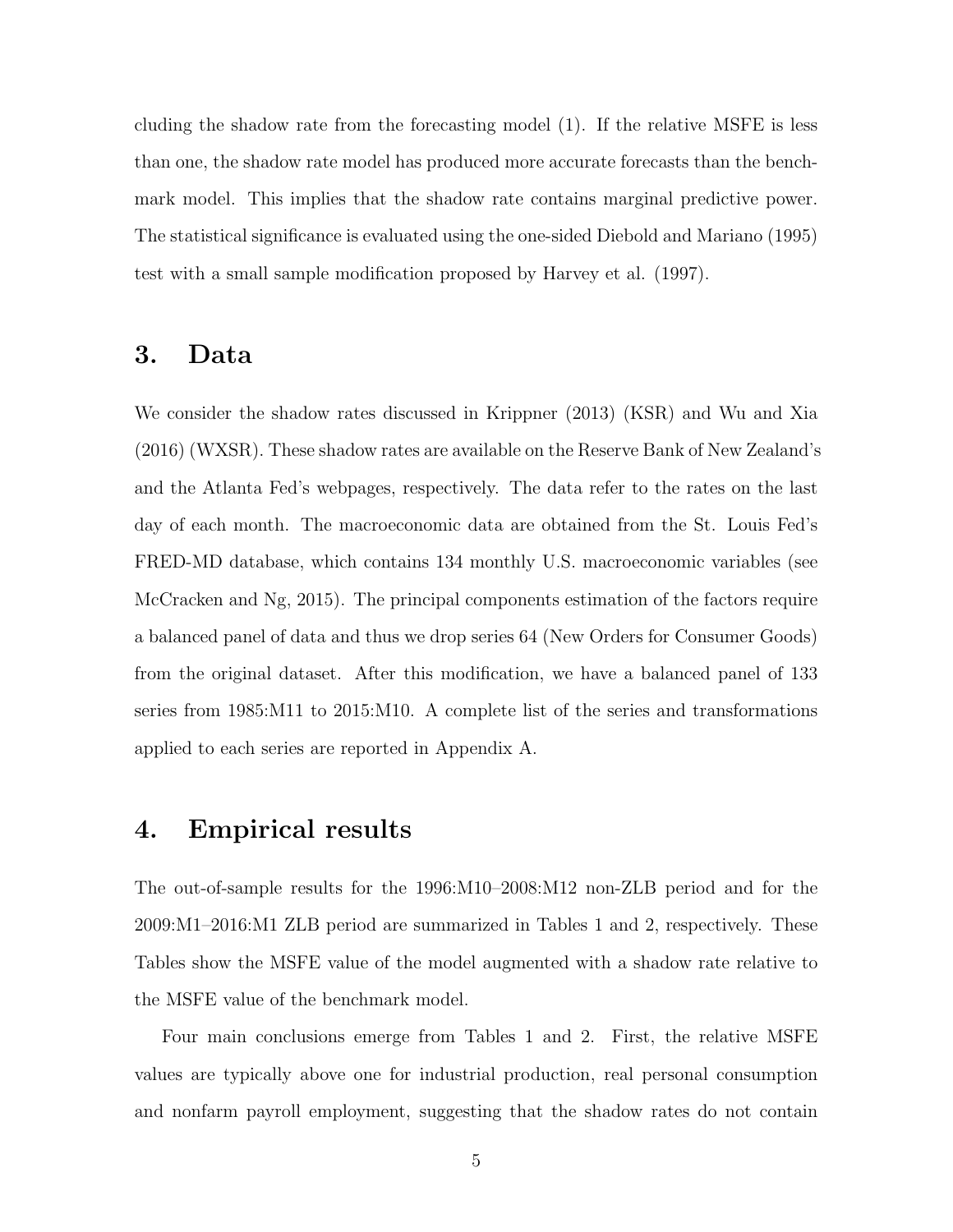|                              | $h=3$ | $h=6$ | $h=9$ | $h=12$ |
|------------------------------|-------|-------|-------|--------|
| <i>Industrial</i> production |       |       |       |        |
| KSR.                         | 1.066 | 1.176 | 1.249 | 1.324  |
| WXSR                         | 1.076 | 1.153 | 1.174 | 1.197  |
| Real personal consumption    |       |       |       |        |
| KSR.                         | 1.191 | 1.317 | 1.371 | 1.464  |
|                              |       |       |       |        |
| WXSR                         | 1.182 | 1.255 | 1.217 | 1.348  |
| Nonfarm payroll employment   |       |       |       |        |
|                              |       |       |       |        |
| KSR                          | 1.244 | 1.403 | 1.463 | 1.516  |
| WXSR                         | 1.162 | 1.282 | 1.317 | 1.325  |
| $CPI$ inflation              |       |       |       |        |
|                              |       |       |       |        |
| <b>KSR</b>                   | 0.985 | 0.950 | 0.898 | 0.882  |
| WXSR                         | 0.972 | 0.908 | 0.858 | 0.831  |
|                              |       |       |       |        |
| PCE inflation                |       |       |       |        |
| KSR                          | 0.987 | 0.986 | 0.972 | 0.973  |
| WXSR                         | 0.978 | 0.977 | 0.962 | 0.957  |

Table 1: Out-of-sample MSFE values for the non-ZLB period

Notes: The out-of-sample forecasting period runs from 1996:M10 to 2008:M12. Each row reports the ratio of the MSFE of a forecasting model augmented with a shadow rate relative to the MSFE of the benchmark model. Asterisks mark rejection of the one-sided Diebold and Mariano (1995) test at the  $1\%$  (\*\*\*),  $5\%$  (\*\*), and  $10\%$  (\*) significance levels, respectively.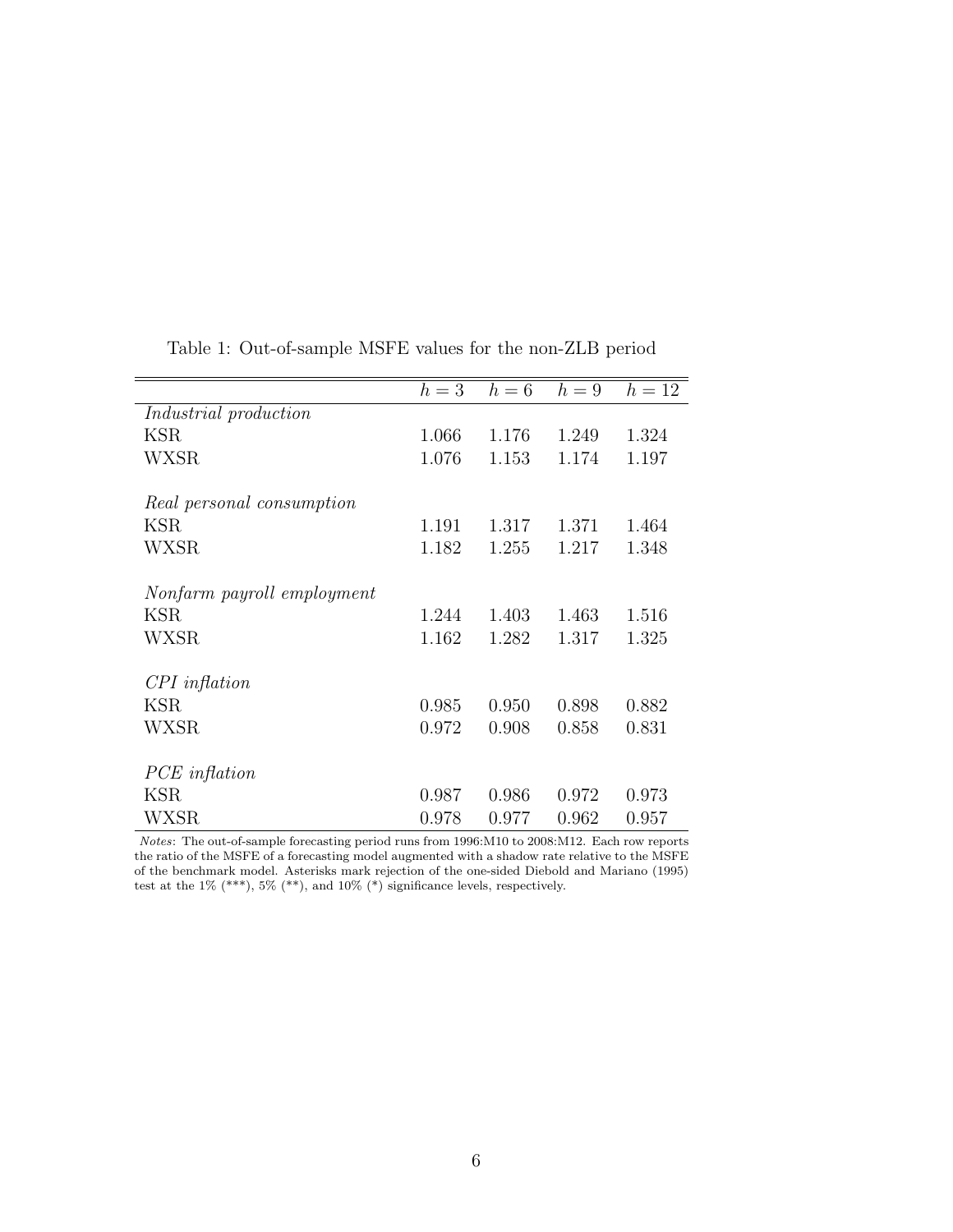|                              | $h=3$    | $h=6$ | $h=9$ | $h=12$ |
|------------------------------|----------|-------|-------|--------|
| <i>Industrial</i> production |          |       |       |        |
| KSR                          | 1.030    | 1.030 | 0.994 | 0.966  |
| WXSR                         | 1.040    | 1.039 | 0.979 | 0.941  |
| Real personal consumption    |          |       |       |        |
| KSR.                         | 1.208    | 1.303 | 1.181 | 1.273  |
| WXSR                         | 1.134    | 1.127 | 1.077 | 1.124  |
| Nonfarm payroll employment   |          |       |       |        |
|                              |          |       |       |        |
| KSR                          | 1.045    | 1.018 | 0.980 | 0.931  |
| <b>WXSR</b>                  | 1.060    | 1.033 | 0.979 | 0.973  |
| $CPI$ inflation              |          |       |       |        |
| KSR.                         | 0.951    | 0.932 | 0.799 | 0.916  |
| WXSR                         | $0.826*$ | 0.797 | 0.611 | 0.518  |
| PCE inflation                |          |       |       |        |
| KSR                          |          | 0.911 |       |        |
|                              | 0.952    |       | 0.843 | 0.739  |
| WXSR                         | 0.827    | 0.827 | 0.699 | 0.571  |

Table 2: Out-of-sample MSFE values for the ZLB period

Notes: The out-of-sample forecasting period runs from 2009:M1 to 2016:M1. Each row reports the ratio of the MSFE of a forecasting model augmented with a shadow rate relative to the MSFE of the benchmark model. Asterisks mark rejection of the one-sided Diebold and Mariano (1995) test at the  $1\%$  (\*\*\*),  $5\%$  (\*\*), and  $10\%$  (\*) significance levels, respectively.

|                 | $h=3$     | $h=6$    | $h=9$    | $h = 12$  |
|-----------------|-----------|----------|----------|-----------|
| $CPI$ inflation |           |          |          |           |
| Non-ZLB         | 0.994     | 0.959    | 0.958    | 0.941     |
| <b>ZLB</b>      | $0.858**$ | $0.812*$ | $0.772*$ | $0.587**$ |
|                 |           |          |          |           |
| $PCE$ inflation |           |          |          |           |
| Non-ZLB         | $0.967**$ | $0.968*$ | 0.985    | 0.941     |
| ZLB             | $0.861*$  | 0.861    | 0.837    | $0.757*$  |

Table 3: Out-of-sample performance of the WXSR versus the KSR for inflation

Notes: Each row reports the ratio of the MSFE of a forecasting model augmented with the WXSR relative to the MSFE of a forecasting model augmented with the KSR. Asterisks mark rejection of the one-sided Diebold and Mariano (1995) test at the 1% (\*\*\*), 5% (\*\*), and 10% (\*) significance levels, respectively. The forecasting periods are as defined in Tables 1 and 2, respectively.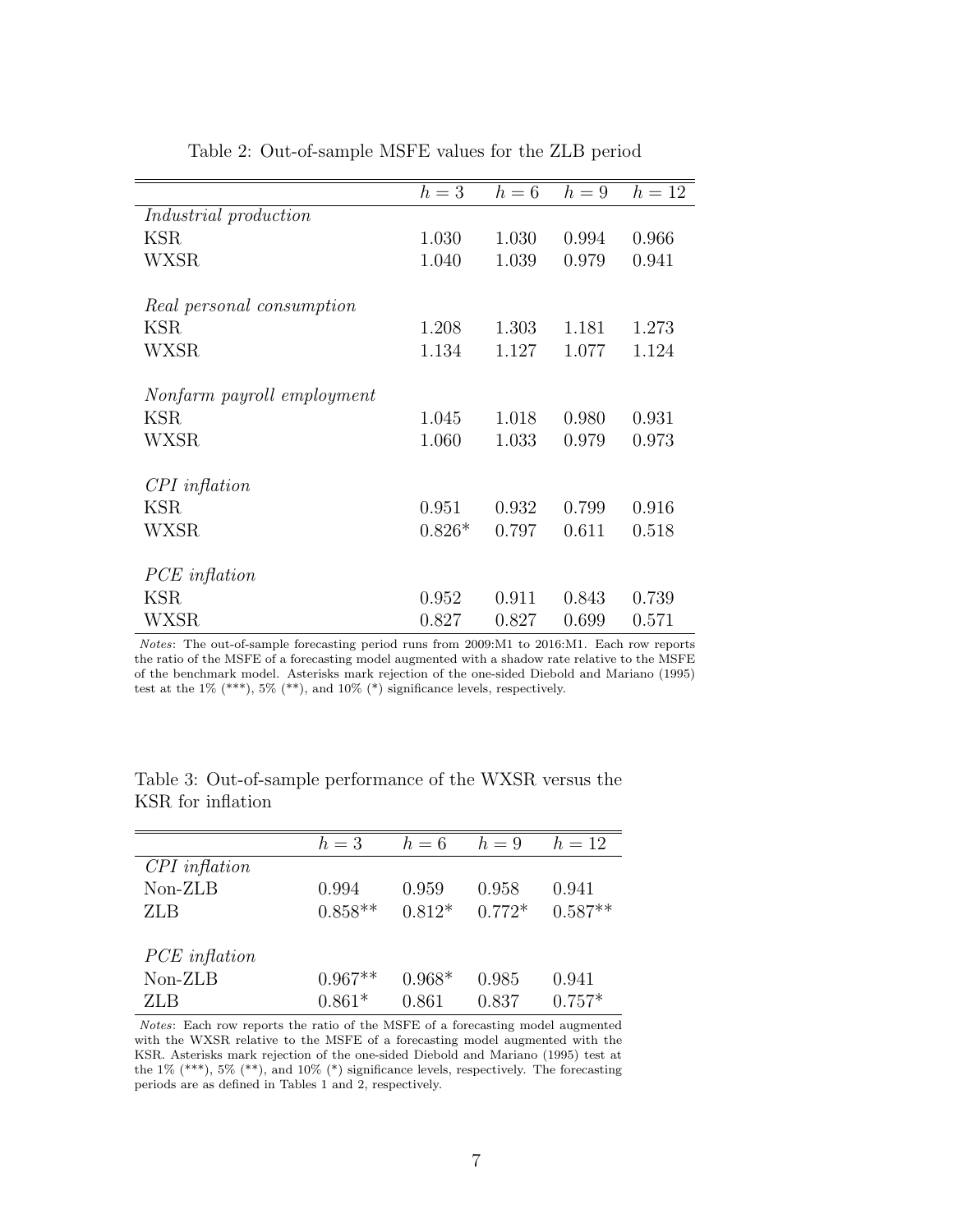predictive power for U.S. real activity in a data-rich environment. Second, the models augmented with the shadow rates produce more accurate inflation forecasts than the benchmark irrespective of which forecasting period or forecast horizon is considered. The improvements in forecast accuracy are often large. Therefore, the shadow rates have predictive power for inflation when the predictive information encoded in a large number of macroeconomic variables is already taken into account. This is an important finding because the results in the previous literature suggest that it is difficult to predict inflation in the post-1985 period (see, e.g., Stock and Watson, 2007). Third, although the KSR is empirically more robust and also more consistent with unconventional monetary policy events than the WXSR (Krippner, 2015), the WXSR performs better in the out-of-sample forecasting exercise. Fourth, the predictive power of the shadow rates is similar in both out-of-sample periods.<sup>[1](#page-8-0)</sup>

We compare formally the relative forecasting performance of the shadow rates for inflation in Table 3. This Table reports the MSFE of the model augmented with the WXSR relative to the MSFE of the model augmented with the KSR. The relative MSFE values in Table 3 are below one. Thus, the results indicate that the WXSR is a better leading indicator than the KSR.[2](#page-8-1)

#### 5. Conclusions

This paper examined whether the shadow rates have out-of-sample predictive power for U.S. real economic activity and inflation in a data-rich environment. We find that the shadow rates are useful leading indicators for inflation. The shadow rates contain substantial predictive power for inflation both in the non-ZLB and ZLB periods irrespective of which model specification or forecast horizon is considered. We find that

<span id="page-8-1"></span><span id="page-8-0"></span><sup>1</sup>The results are very similar if alternative model specifications are considered, see Appendix B.

<sup>2</sup>Krippner (2015) shows that different model specifications produce different estimates of the WXSR. Therefore, we emphasize that the WXSR forecasting results are specific to the particular WXSR we have used.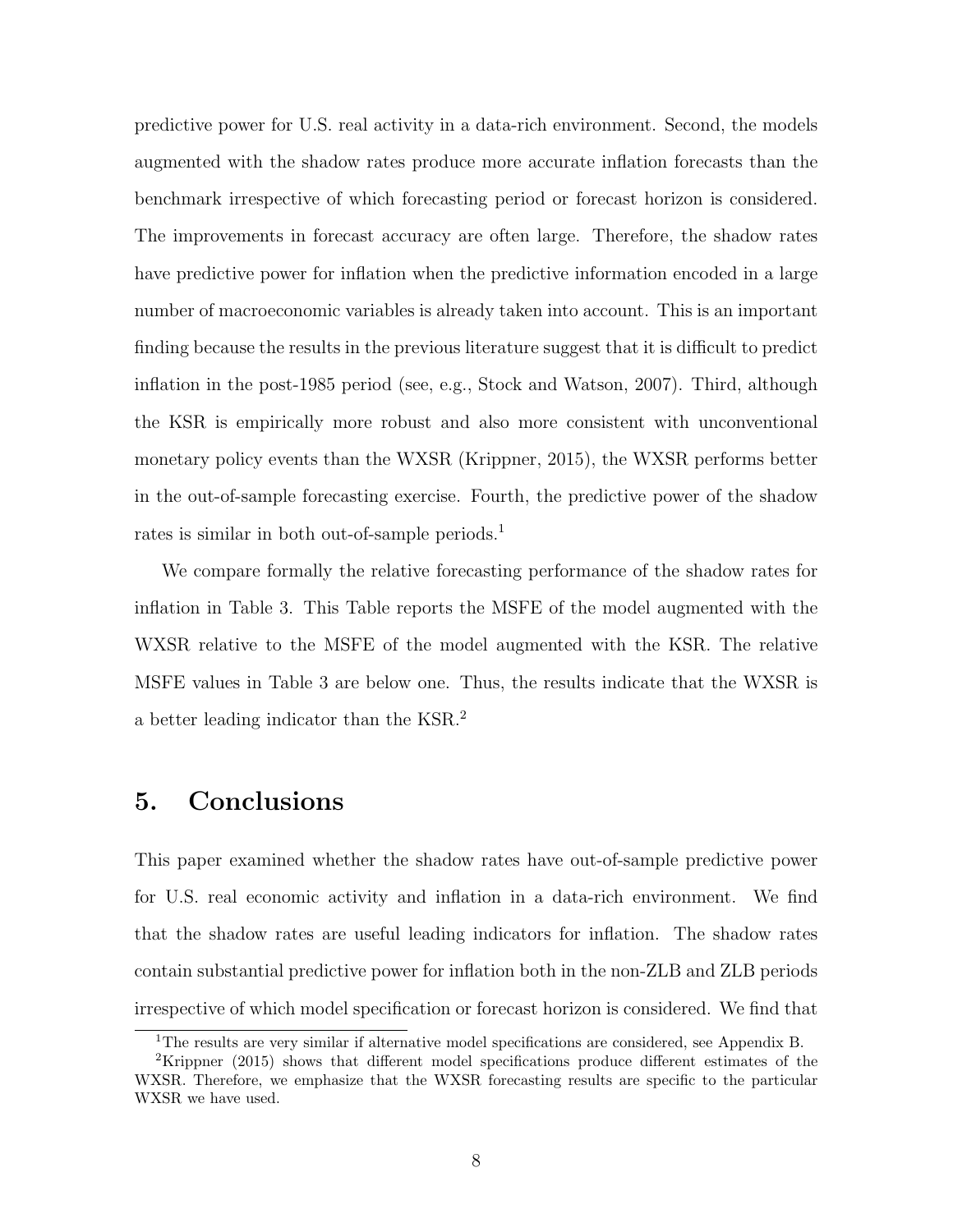the shadow rate suggested by Wu and Xia (2016) produces more accurate inflation forecasts than the shadow rate suggested by Krippner (2013). The results show that the shadow rates do not have predictive power for real activity.

### Acknowledgements

I thank Leo Krippner for helpful comments. Financial support from the OP-Pohjola Group Research Foundation is gratefully acknowledged.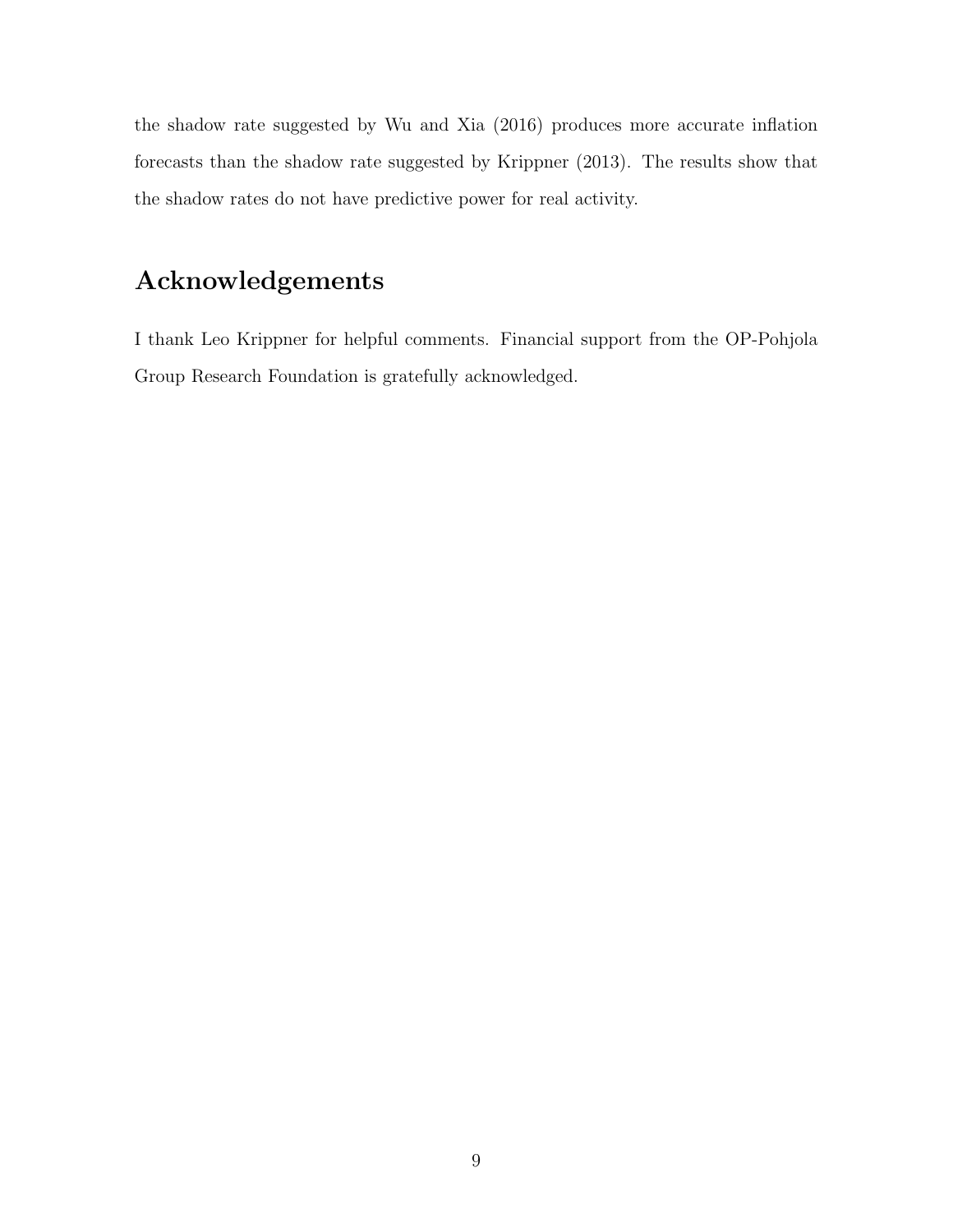#### References

Ang, A., Piazzesi, M., Wei, M., 2006. What does the yield curve tell us about GDP growth? Journal of Econometrics, 131, 359–403.

Bauer, M. D., Rudebusch, G. D., 2013. Monetary policy expectations at the zero lower bound. Journal of Money, Credit and Banking, forthcoming.

Diebold, F. X., Mariano, R. S., 1995. Comparing predictive accuracy. Journal of Business and Economic Statistics, 13, 253–265.

Harvey, D., Leybourne, S., Newbold, P., 1997. Testing the equality of prediction mean squared errors. International Journal of Forecasting, 13, 281–291.

Krippner, L., 2013. A tractable framework for zero lower bound Gaussian term structure models. Australian National University CAMA Working Paper 49/2013.

Krippner, L., 2015. A comment on Wu and Xia (2015), and the case for two-factor shadow short rates. Australian National University CAMA Working Paper 48/2015.

McCracken, M. W., Ng, S., 2015. FRED-MD: A monthly database for macroeconomic research. Journal of Business and Economic Statistics, forthcoming.

Stock, J. H., Watson, M. W., 2007. Why has U.S. inflation become harder to forecast? Journal of Money, Credit and Banking, 39, 3–33.

Wu, J. C., Xia, F. D., 2016. Measuring the macroeconomic impact of monetary policy at the zero lower bound. Journal of Money, Credit and Banking, 48, 253–291.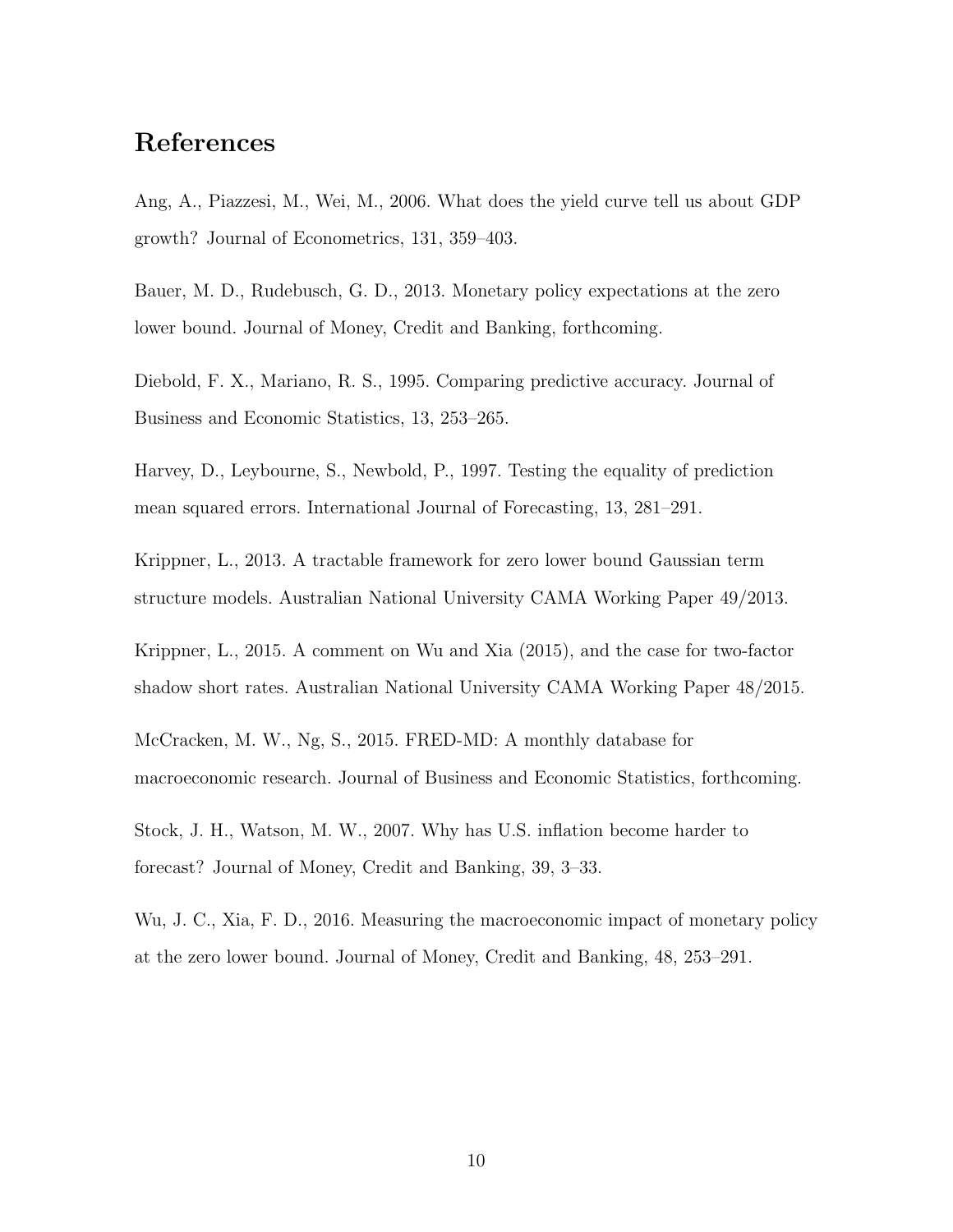## Appendix A

| Table A1: Data description |  |
|----------------------------|--|
|----------------------------|--|

| Real Personal Income<br><b>RPI</b><br>5<br>1<br>Real Personal Income ex transfer receipts<br>2<br>W875RX1<br>5<br>3<br>5<br>Real Personal Consumption Expenditures<br>DPCERA3M086SBEA<br>Real Manu. and Trade Industries Sales<br>CMRMTSPLx<br>5<br>4<br>$\bf 5$<br>Retail and Food Services Sales<br>5<br>RETAILx<br><b>INDPRO</b><br>5<br>IP Index<br>6<br>$\sqrt{5}$<br>7<br>IP: Final Products and Nonindustrial Supplies<br><b>IPFPNSS</b><br>5<br>IP: Final Products (Market Group)<br>8<br><b>IPFINAL</b><br>9<br>5<br>IP: Consumer Goods<br><b>IPCONGD</b><br>$\bf 5$<br><b>IPDCONGD</b><br>IP: Durable Consumer Goods<br>10<br>IP: Nondurable Consumer Goods<br>5<br>11<br><b>IPNCONGD</b><br>$\bf 5$<br>12<br>IP: Business Equipment<br><b>IPBUSEQ</b><br>13<br>5<br>IP: Materials<br><b>IPMAT</b><br>$\bf 5$<br>14<br>IP: Durable Materials<br><b>IPDMAT</b><br>5<br>IP: Nondurable Materials<br>15<br><b>IPNMAT</b><br>5<br>IP: Manufacturing (SIC)<br>16<br><b>IPMANSICS</b><br>$\bf 5$<br>17<br>IP: Residential Utilities<br>IPB51222s<br>18<br>5<br>IP: Fuels<br><b>IPFUELS</b><br>19<br>NAPMPI<br>$\mathbf{1}$<br>ISM Manufacturing: Production Index<br>$\overline{2}$<br>20<br>Capacity Utilization: Manufacturing<br><b>CUMFNS</b><br>$\overline{2}$<br>21<br>Help-Wanted Index for United States<br>HWI<br>$\overline{2}$<br>22<br>Ratio of Help Wanted/No. Unemployed<br>HWIURATIO<br>$\bf 23$<br>Civilian Labor Force<br>5<br>CLF16OV<br>$\bf 5$<br>24<br>Civilian Employment<br>CE16OV<br>25<br>2<br>Civilian Unemployment Rate<br>UNRATE<br>$\overline{2}$<br>Average Duration of Unemployment (Weeks)<br>26<br>UEMPMEAN<br>$\bf 5$<br>27<br>Civilians Unemployed - Less Than 5 Weeks<br>UEMPLT5<br>28<br>5<br>Civilians Unemployed for 5-14 Weeks<br>UEMP5TO14<br>29<br>5<br>Civilians Unemployed - 15 Weeks & Over<br>UEMP15OV<br>30<br>5<br>Civilians Unemployed for 15-26 Weeks<br>UEMP15T26<br>$\overline{5}$<br>Civilians Unemployed for 27 Weeks and Over<br>31<br>UEMP27OV<br>Initial Claims<br>32<br>CLAIMSx<br>5<br>5<br>33<br>All Employees: Total nonfarm<br>PAYEMS<br>34<br>5<br>All Employees: Goods-Producing Industries<br>USGOOD<br>35<br>5<br>All Employees: Mining and Logging: Mining<br>CES1021000001<br>$\bf 5$<br>36<br>All Employees: Construction<br><b>USCONS</b><br>5<br>All Employees: Manufacturing<br>37<br>MANEMP<br>$\bf 5$<br>38<br>All Employees: Durable Goods<br>DMANEMP<br>39<br>5<br>All Employees: Nondurable Goods<br>NDMANEMP<br>$\sqrt{5}$<br>All Employees: Service-Providing Industries<br>40<br>SRVPRD<br>5<br>All Employees: Trade, Transportation & Utilities<br>41<br>USTPU<br>42<br>5<br>All Employees: Wholesale Trade<br>USWTRADE<br>$\bf 5$<br>43<br>All Employees: Retail Trade<br>USTRADE<br><b>USFIRE</b><br>5<br>All Employees: Financial Activities<br>44<br>45<br>5<br>All Employees: Government<br><b>USGOVT</b><br>$\mathbf{1}$<br>Avg Weekly Hours: Goods-Producing<br>46<br>CES0600000007<br>47<br>AWOTMAN<br>2<br>Avg Weekly Overtime Hours: Manufacturing<br>48<br>AWHMAN<br>$\mathbf{1}$<br>Avg Weekly Hours: Manufacturing<br>NAPMEI<br>$\mathbf{1}$<br>ISM Manufacturing: Employment Index<br>49<br>50<br><b>HOUST</b><br>4<br>Housing Starts: Total New Privately Owned<br><b>HOUSTNE</b><br>4<br>Housing Starts, Northeast<br>51<br>52<br>$\overline{4}$<br>Housing Starts, Midwest<br>HOUSTMW<br>53<br>4<br>Housing Starts, South<br>HOUSTS<br>54<br>4<br>Housing Starts, West<br>HOUSTW<br>PERMIT<br>4<br>New Private Housing Permits (SAAR)<br>55<br>56<br>PERMITNE<br>4<br>New Private Housing Premits, Northeast (SAAR)<br>57<br>PERMITMW<br>New Private Housing Permits, Midwest (SAAR)<br>4 | id | Mnemonic       | Trans. code    | Description                               |
|-------------------------------------------------------------------------------------------------------------------------------------------------------------------------------------------------------------------------------------------------------------------------------------------------------------------------------------------------------------------------------------------------------------------------------------------------------------------------------------------------------------------------------------------------------------------------------------------------------------------------------------------------------------------------------------------------------------------------------------------------------------------------------------------------------------------------------------------------------------------------------------------------------------------------------------------------------------------------------------------------------------------------------------------------------------------------------------------------------------------------------------------------------------------------------------------------------------------------------------------------------------------------------------------------------------------------------------------------------------------------------------------------------------------------------------------------------------------------------------------------------------------------------------------------------------------------------------------------------------------------------------------------------------------------------------------------------------------------------------------------------------------------------------------------------------------------------------------------------------------------------------------------------------------------------------------------------------------------------------------------------------------------------------------------------------------------------------------------------------------------------------------------------------------------------------------------------------------------------------------------------------------------------------------------------------------------------------------------------------------------------------------------------------------------------------------------------------------------------------------------------------------------------------------------------------------------------------------------------------------------------------------------------------------------------------------------------------------------------------------------------------------------------------------------------------------------------------------------------------------------------------------------------------------------------------------------------------------------------------------------------------------------------------------------------------------------------------------------------------------------------------------------------------------------------------------------------------------------------------------------------------------------------------------------------------------------------------------------------------------------------------------------------------------------------------------------------------------------------------------------------------------------------------------------------------------------------------------------------------------------------------------------------------------------------------------------|----|----------------|----------------|-------------------------------------------|
|                                                                                                                                                                                                                                                                                                                                                                                                                                                                                                                                                                                                                                                                                                                                                                                                                                                                                                                                                                                                                                                                                                                                                                                                                                                                                                                                                                                                                                                                                                                                                                                                                                                                                                                                                                                                                                                                                                                                                                                                                                                                                                                                                                                                                                                                                                                                                                                                                                                                                                                                                                                                                                                                                                                                                                                                                                                                                                                                                                                                                                                                                                                                                                                                                                                                                                                                                                                                                                                                                                                                                                                                                                                                                                 |    |                |                |                                           |
|                                                                                                                                                                                                                                                                                                                                                                                                                                                                                                                                                                                                                                                                                                                                                                                                                                                                                                                                                                                                                                                                                                                                                                                                                                                                                                                                                                                                                                                                                                                                                                                                                                                                                                                                                                                                                                                                                                                                                                                                                                                                                                                                                                                                                                                                                                                                                                                                                                                                                                                                                                                                                                                                                                                                                                                                                                                                                                                                                                                                                                                                                                                                                                                                                                                                                                                                                                                                                                                                                                                                                                                                                                                                                                 |    |                |                |                                           |
|                                                                                                                                                                                                                                                                                                                                                                                                                                                                                                                                                                                                                                                                                                                                                                                                                                                                                                                                                                                                                                                                                                                                                                                                                                                                                                                                                                                                                                                                                                                                                                                                                                                                                                                                                                                                                                                                                                                                                                                                                                                                                                                                                                                                                                                                                                                                                                                                                                                                                                                                                                                                                                                                                                                                                                                                                                                                                                                                                                                                                                                                                                                                                                                                                                                                                                                                                                                                                                                                                                                                                                                                                                                                                                 |    |                |                |                                           |
|                                                                                                                                                                                                                                                                                                                                                                                                                                                                                                                                                                                                                                                                                                                                                                                                                                                                                                                                                                                                                                                                                                                                                                                                                                                                                                                                                                                                                                                                                                                                                                                                                                                                                                                                                                                                                                                                                                                                                                                                                                                                                                                                                                                                                                                                                                                                                                                                                                                                                                                                                                                                                                                                                                                                                                                                                                                                                                                                                                                                                                                                                                                                                                                                                                                                                                                                                                                                                                                                                                                                                                                                                                                                                                 |    |                |                |                                           |
|                                                                                                                                                                                                                                                                                                                                                                                                                                                                                                                                                                                                                                                                                                                                                                                                                                                                                                                                                                                                                                                                                                                                                                                                                                                                                                                                                                                                                                                                                                                                                                                                                                                                                                                                                                                                                                                                                                                                                                                                                                                                                                                                                                                                                                                                                                                                                                                                                                                                                                                                                                                                                                                                                                                                                                                                                                                                                                                                                                                                                                                                                                                                                                                                                                                                                                                                                                                                                                                                                                                                                                                                                                                                                                 |    |                |                |                                           |
|                                                                                                                                                                                                                                                                                                                                                                                                                                                                                                                                                                                                                                                                                                                                                                                                                                                                                                                                                                                                                                                                                                                                                                                                                                                                                                                                                                                                                                                                                                                                                                                                                                                                                                                                                                                                                                                                                                                                                                                                                                                                                                                                                                                                                                                                                                                                                                                                                                                                                                                                                                                                                                                                                                                                                                                                                                                                                                                                                                                                                                                                                                                                                                                                                                                                                                                                                                                                                                                                                                                                                                                                                                                                                                 |    |                |                |                                           |
|                                                                                                                                                                                                                                                                                                                                                                                                                                                                                                                                                                                                                                                                                                                                                                                                                                                                                                                                                                                                                                                                                                                                                                                                                                                                                                                                                                                                                                                                                                                                                                                                                                                                                                                                                                                                                                                                                                                                                                                                                                                                                                                                                                                                                                                                                                                                                                                                                                                                                                                                                                                                                                                                                                                                                                                                                                                                                                                                                                                                                                                                                                                                                                                                                                                                                                                                                                                                                                                                                                                                                                                                                                                                                                 |    |                |                |                                           |
|                                                                                                                                                                                                                                                                                                                                                                                                                                                                                                                                                                                                                                                                                                                                                                                                                                                                                                                                                                                                                                                                                                                                                                                                                                                                                                                                                                                                                                                                                                                                                                                                                                                                                                                                                                                                                                                                                                                                                                                                                                                                                                                                                                                                                                                                                                                                                                                                                                                                                                                                                                                                                                                                                                                                                                                                                                                                                                                                                                                                                                                                                                                                                                                                                                                                                                                                                                                                                                                                                                                                                                                                                                                                                                 |    |                |                |                                           |
|                                                                                                                                                                                                                                                                                                                                                                                                                                                                                                                                                                                                                                                                                                                                                                                                                                                                                                                                                                                                                                                                                                                                                                                                                                                                                                                                                                                                                                                                                                                                                                                                                                                                                                                                                                                                                                                                                                                                                                                                                                                                                                                                                                                                                                                                                                                                                                                                                                                                                                                                                                                                                                                                                                                                                                                                                                                                                                                                                                                                                                                                                                                                                                                                                                                                                                                                                                                                                                                                                                                                                                                                                                                                                                 |    |                |                |                                           |
|                                                                                                                                                                                                                                                                                                                                                                                                                                                                                                                                                                                                                                                                                                                                                                                                                                                                                                                                                                                                                                                                                                                                                                                                                                                                                                                                                                                                                                                                                                                                                                                                                                                                                                                                                                                                                                                                                                                                                                                                                                                                                                                                                                                                                                                                                                                                                                                                                                                                                                                                                                                                                                                                                                                                                                                                                                                                                                                                                                                                                                                                                                                                                                                                                                                                                                                                                                                                                                                                                                                                                                                                                                                                                                 |    |                |                |                                           |
|                                                                                                                                                                                                                                                                                                                                                                                                                                                                                                                                                                                                                                                                                                                                                                                                                                                                                                                                                                                                                                                                                                                                                                                                                                                                                                                                                                                                                                                                                                                                                                                                                                                                                                                                                                                                                                                                                                                                                                                                                                                                                                                                                                                                                                                                                                                                                                                                                                                                                                                                                                                                                                                                                                                                                                                                                                                                                                                                                                                                                                                                                                                                                                                                                                                                                                                                                                                                                                                                                                                                                                                                                                                                                                 |    |                |                |                                           |
|                                                                                                                                                                                                                                                                                                                                                                                                                                                                                                                                                                                                                                                                                                                                                                                                                                                                                                                                                                                                                                                                                                                                                                                                                                                                                                                                                                                                                                                                                                                                                                                                                                                                                                                                                                                                                                                                                                                                                                                                                                                                                                                                                                                                                                                                                                                                                                                                                                                                                                                                                                                                                                                                                                                                                                                                                                                                                                                                                                                                                                                                                                                                                                                                                                                                                                                                                                                                                                                                                                                                                                                                                                                                                                 |    |                |                |                                           |
|                                                                                                                                                                                                                                                                                                                                                                                                                                                                                                                                                                                                                                                                                                                                                                                                                                                                                                                                                                                                                                                                                                                                                                                                                                                                                                                                                                                                                                                                                                                                                                                                                                                                                                                                                                                                                                                                                                                                                                                                                                                                                                                                                                                                                                                                                                                                                                                                                                                                                                                                                                                                                                                                                                                                                                                                                                                                                                                                                                                                                                                                                                                                                                                                                                                                                                                                                                                                                                                                                                                                                                                                                                                                                                 |    |                |                |                                           |
|                                                                                                                                                                                                                                                                                                                                                                                                                                                                                                                                                                                                                                                                                                                                                                                                                                                                                                                                                                                                                                                                                                                                                                                                                                                                                                                                                                                                                                                                                                                                                                                                                                                                                                                                                                                                                                                                                                                                                                                                                                                                                                                                                                                                                                                                                                                                                                                                                                                                                                                                                                                                                                                                                                                                                                                                                                                                                                                                                                                                                                                                                                                                                                                                                                                                                                                                                                                                                                                                                                                                                                                                                                                                                                 |    |                |                |                                           |
|                                                                                                                                                                                                                                                                                                                                                                                                                                                                                                                                                                                                                                                                                                                                                                                                                                                                                                                                                                                                                                                                                                                                                                                                                                                                                                                                                                                                                                                                                                                                                                                                                                                                                                                                                                                                                                                                                                                                                                                                                                                                                                                                                                                                                                                                                                                                                                                                                                                                                                                                                                                                                                                                                                                                                                                                                                                                                                                                                                                                                                                                                                                                                                                                                                                                                                                                                                                                                                                                                                                                                                                                                                                                                                 |    |                |                |                                           |
|                                                                                                                                                                                                                                                                                                                                                                                                                                                                                                                                                                                                                                                                                                                                                                                                                                                                                                                                                                                                                                                                                                                                                                                                                                                                                                                                                                                                                                                                                                                                                                                                                                                                                                                                                                                                                                                                                                                                                                                                                                                                                                                                                                                                                                                                                                                                                                                                                                                                                                                                                                                                                                                                                                                                                                                                                                                                                                                                                                                                                                                                                                                                                                                                                                                                                                                                                                                                                                                                                                                                                                                                                                                                                                 |    |                |                |                                           |
|                                                                                                                                                                                                                                                                                                                                                                                                                                                                                                                                                                                                                                                                                                                                                                                                                                                                                                                                                                                                                                                                                                                                                                                                                                                                                                                                                                                                                                                                                                                                                                                                                                                                                                                                                                                                                                                                                                                                                                                                                                                                                                                                                                                                                                                                                                                                                                                                                                                                                                                                                                                                                                                                                                                                                                                                                                                                                                                                                                                                                                                                                                                                                                                                                                                                                                                                                                                                                                                                                                                                                                                                                                                                                                 |    |                |                |                                           |
|                                                                                                                                                                                                                                                                                                                                                                                                                                                                                                                                                                                                                                                                                                                                                                                                                                                                                                                                                                                                                                                                                                                                                                                                                                                                                                                                                                                                                                                                                                                                                                                                                                                                                                                                                                                                                                                                                                                                                                                                                                                                                                                                                                                                                                                                                                                                                                                                                                                                                                                                                                                                                                                                                                                                                                                                                                                                                                                                                                                                                                                                                                                                                                                                                                                                                                                                                                                                                                                                                                                                                                                                                                                                                                 |    |                |                |                                           |
|                                                                                                                                                                                                                                                                                                                                                                                                                                                                                                                                                                                                                                                                                                                                                                                                                                                                                                                                                                                                                                                                                                                                                                                                                                                                                                                                                                                                                                                                                                                                                                                                                                                                                                                                                                                                                                                                                                                                                                                                                                                                                                                                                                                                                                                                                                                                                                                                                                                                                                                                                                                                                                                                                                                                                                                                                                                                                                                                                                                                                                                                                                                                                                                                                                                                                                                                                                                                                                                                                                                                                                                                                                                                                                 |    |                |                |                                           |
|                                                                                                                                                                                                                                                                                                                                                                                                                                                                                                                                                                                                                                                                                                                                                                                                                                                                                                                                                                                                                                                                                                                                                                                                                                                                                                                                                                                                                                                                                                                                                                                                                                                                                                                                                                                                                                                                                                                                                                                                                                                                                                                                                                                                                                                                                                                                                                                                                                                                                                                                                                                                                                                                                                                                                                                                                                                                                                                                                                                                                                                                                                                                                                                                                                                                                                                                                                                                                                                                                                                                                                                                                                                                                                 |    |                |                |                                           |
|                                                                                                                                                                                                                                                                                                                                                                                                                                                                                                                                                                                                                                                                                                                                                                                                                                                                                                                                                                                                                                                                                                                                                                                                                                                                                                                                                                                                                                                                                                                                                                                                                                                                                                                                                                                                                                                                                                                                                                                                                                                                                                                                                                                                                                                                                                                                                                                                                                                                                                                                                                                                                                                                                                                                                                                                                                                                                                                                                                                                                                                                                                                                                                                                                                                                                                                                                                                                                                                                                                                                                                                                                                                                                                 |    |                |                |                                           |
|                                                                                                                                                                                                                                                                                                                                                                                                                                                                                                                                                                                                                                                                                                                                                                                                                                                                                                                                                                                                                                                                                                                                                                                                                                                                                                                                                                                                                                                                                                                                                                                                                                                                                                                                                                                                                                                                                                                                                                                                                                                                                                                                                                                                                                                                                                                                                                                                                                                                                                                                                                                                                                                                                                                                                                                                                                                                                                                                                                                                                                                                                                                                                                                                                                                                                                                                                                                                                                                                                                                                                                                                                                                                                                 |    |                |                |                                           |
|                                                                                                                                                                                                                                                                                                                                                                                                                                                                                                                                                                                                                                                                                                                                                                                                                                                                                                                                                                                                                                                                                                                                                                                                                                                                                                                                                                                                                                                                                                                                                                                                                                                                                                                                                                                                                                                                                                                                                                                                                                                                                                                                                                                                                                                                                                                                                                                                                                                                                                                                                                                                                                                                                                                                                                                                                                                                                                                                                                                                                                                                                                                                                                                                                                                                                                                                                                                                                                                                                                                                                                                                                                                                                                 |    |                |                |                                           |
|                                                                                                                                                                                                                                                                                                                                                                                                                                                                                                                                                                                                                                                                                                                                                                                                                                                                                                                                                                                                                                                                                                                                                                                                                                                                                                                                                                                                                                                                                                                                                                                                                                                                                                                                                                                                                                                                                                                                                                                                                                                                                                                                                                                                                                                                                                                                                                                                                                                                                                                                                                                                                                                                                                                                                                                                                                                                                                                                                                                                                                                                                                                                                                                                                                                                                                                                                                                                                                                                                                                                                                                                                                                                                                 |    |                |                |                                           |
|                                                                                                                                                                                                                                                                                                                                                                                                                                                                                                                                                                                                                                                                                                                                                                                                                                                                                                                                                                                                                                                                                                                                                                                                                                                                                                                                                                                                                                                                                                                                                                                                                                                                                                                                                                                                                                                                                                                                                                                                                                                                                                                                                                                                                                                                                                                                                                                                                                                                                                                                                                                                                                                                                                                                                                                                                                                                                                                                                                                                                                                                                                                                                                                                                                                                                                                                                                                                                                                                                                                                                                                                                                                                                                 |    |                |                |                                           |
|                                                                                                                                                                                                                                                                                                                                                                                                                                                                                                                                                                                                                                                                                                                                                                                                                                                                                                                                                                                                                                                                                                                                                                                                                                                                                                                                                                                                                                                                                                                                                                                                                                                                                                                                                                                                                                                                                                                                                                                                                                                                                                                                                                                                                                                                                                                                                                                                                                                                                                                                                                                                                                                                                                                                                                                                                                                                                                                                                                                                                                                                                                                                                                                                                                                                                                                                                                                                                                                                                                                                                                                                                                                                                                 |    |                |                |                                           |
|                                                                                                                                                                                                                                                                                                                                                                                                                                                                                                                                                                                                                                                                                                                                                                                                                                                                                                                                                                                                                                                                                                                                                                                                                                                                                                                                                                                                                                                                                                                                                                                                                                                                                                                                                                                                                                                                                                                                                                                                                                                                                                                                                                                                                                                                                                                                                                                                                                                                                                                                                                                                                                                                                                                                                                                                                                                                                                                                                                                                                                                                                                                                                                                                                                                                                                                                                                                                                                                                                                                                                                                                                                                                                                 |    |                |                |                                           |
|                                                                                                                                                                                                                                                                                                                                                                                                                                                                                                                                                                                                                                                                                                                                                                                                                                                                                                                                                                                                                                                                                                                                                                                                                                                                                                                                                                                                                                                                                                                                                                                                                                                                                                                                                                                                                                                                                                                                                                                                                                                                                                                                                                                                                                                                                                                                                                                                                                                                                                                                                                                                                                                                                                                                                                                                                                                                                                                                                                                                                                                                                                                                                                                                                                                                                                                                                                                                                                                                                                                                                                                                                                                                                                 |    |                |                |                                           |
|                                                                                                                                                                                                                                                                                                                                                                                                                                                                                                                                                                                                                                                                                                                                                                                                                                                                                                                                                                                                                                                                                                                                                                                                                                                                                                                                                                                                                                                                                                                                                                                                                                                                                                                                                                                                                                                                                                                                                                                                                                                                                                                                                                                                                                                                                                                                                                                                                                                                                                                                                                                                                                                                                                                                                                                                                                                                                                                                                                                                                                                                                                                                                                                                                                                                                                                                                                                                                                                                                                                                                                                                                                                                                                 |    |                |                |                                           |
|                                                                                                                                                                                                                                                                                                                                                                                                                                                                                                                                                                                                                                                                                                                                                                                                                                                                                                                                                                                                                                                                                                                                                                                                                                                                                                                                                                                                                                                                                                                                                                                                                                                                                                                                                                                                                                                                                                                                                                                                                                                                                                                                                                                                                                                                                                                                                                                                                                                                                                                                                                                                                                                                                                                                                                                                                                                                                                                                                                                                                                                                                                                                                                                                                                                                                                                                                                                                                                                                                                                                                                                                                                                                                                 |    |                |                |                                           |
|                                                                                                                                                                                                                                                                                                                                                                                                                                                                                                                                                                                                                                                                                                                                                                                                                                                                                                                                                                                                                                                                                                                                                                                                                                                                                                                                                                                                                                                                                                                                                                                                                                                                                                                                                                                                                                                                                                                                                                                                                                                                                                                                                                                                                                                                                                                                                                                                                                                                                                                                                                                                                                                                                                                                                                                                                                                                                                                                                                                                                                                                                                                                                                                                                                                                                                                                                                                                                                                                                                                                                                                                                                                                                                 |    |                |                |                                           |
|                                                                                                                                                                                                                                                                                                                                                                                                                                                                                                                                                                                                                                                                                                                                                                                                                                                                                                                                                                                                                                                                                                                                                                                                                                                                                                                                                                                                                                                                                                                                                                                                                                                                                                                                                                                                                                                                                                                                                                                                                                                                                                                                                                                                                                                                                                                                                                                                                                                                                                                                                                                                                                                                                                                                                                                                                                                                                                                                                                                                                                                                                                                                                                                                                                                                                                                                                                                                                                                                                                                                                                                                                                                                                                 |    |                |                |                                           |
|                                                                                                                                                                                                                                                                                                                                                                                                                                                                                                                                                                                                                                                                                                                                                                                                                                                                                                                                                                                                                                                                                                                                                                                                                                                                                                                                                                                                                                                                                                                                                                                                                                                                                                                                                                                                                                                                                                                                                                                                                                                                                                                                                                                                                                                                                                                                                                                                                                                                                                                                                                                                                                                                                                                                                                                                                                                                                                                                                                                                                                                                                                                                                                                                                                                                                                                                                                                                                                                                                                                                                                                                                                                                                                 |    |                |                |                                           |
|                                                                                                                                                                                                                                                                                                                                                                                                                                                                                                                                                                                                                                                                                                                                                                                                                                                                                                                                                                                                                                                                                                                                                                                                                                                                                                                                                                                                                                                                                                                                                                                                                                                                                                                                                                                                                                                                                                                                                                                                                                                                                                                                                                                                                                                                                                                                                                                                                                                                                                                                                                                                                                                                                                                                                                                                                                                                                                                                                                                                                                                                                                                                                                                                                                                                                                                                                                                                                                                                                                                                                                                                                                                                                                 |    |                |                |                                           |
|                                                                                                                                                                                                                                                                                                                                                                                                                                                                                                                                                                                                                                                                                                                                                                                                                                                                                                                                                                                                                                                                                                                                                                                                                                                                                                                                                                                                                                                                                                                                                                                                                                                                                                                                                                                                                                                                                                                                                                                                                                                                                                                                                                                                                                                                                                                                                                                                                                                                                                                                                                                                                                                                                                                                                                                                                                                                                                                                                                                                                                                                                                                                                                                                                                                                                                                                                                                                                                                                                                                                                                                                                                                                                                 |    |                |                |                                           |
|                                                                                                                                                                                                                                                                                                                                                                                                                                                                                                                                                                                                                                                                                                                                                                                                                                                                                                                                                                                                                                                                                                                                                                                                                                                                                                                                                                                                                                                                                                                                                                                                                                                                                                                                                                                                                                                                                                                                                                                                                                                                                                                                                                                                                                                                                                                                                                                                                                                                                                                                                                                                                                                                                                                                                                                                                                                                                                                                                                                                                                                                                                                                                                                                                                                                                                                                                                                                                                                                                                                                                                                                                                                                                                 |    |                |                |                                           |
|                                                                                                                                                                                                                                                                                                                                                                                                                                                                                                                                                                                                                                                                                                                                                                                                                                                                                                                                                                                                                                                                                                                                                                                                                                                                                                                                                                                                                                                                                                                                                                                                                                                                                                                                                                                                                                                                                                                                                                                                                                                                                                                                                                                                                                                                                                                                                                                                                                                                                                                                                                                                                                                                                                                                                                                                                                                                                                                                                                                                                                                                                                                                                                                                                                                                                                                                                                                                                                                                                                                                                                                                                                                                                                 |    |                |                |                                           |
|                                                                                                                                                                                                                                                                                                                                                                                                                                                                                                                                                                                                                                                                                                                                                                                                                                                                                                                                                                                                                                                                                                                                                                                                                                                                                                                                                                                                                                                                                                                                                                                                                                                                                                                                                                                                                                                                                                                                                                                                                                                                                                                                                                                                                                                                                                                                                                                                                                                                                                                                                                                                                                                                                                                                                                                                                                                                                                                                                                                                                                                                                                                                                                                                                                                                                                                                                                                                                                                                                                                                                                                                                                                                                                 |    |                |                |                                           |
|                                                                                                                                                                                                                                                                                                                                                                                                                                                                                                                                                                                                                                                                                                                                                                                                                                                                                                                                                                                                                                                                                                                                                                                                                                                                                                                                                                                                                                                                                                                                                                                                                                                                                                                                                                                                                                                                                                                                                                                                                                                                                                                                                                                                                                                                                                                                                                                                                                                                                                                                                                                                                                                                                                                                                                                                                                                                                                                                                                                                                                                                                                                                                                                                                                                                                                                                                                                                                                                                                                                                                                                                                                                                                                 |    |                |                |                                           |
|                                                                                                                                                                                                                                                                                                                                                                                                                                                                                                                                                                                                                                                                                                                                                                                                                                                                                                                                                                                                                                                                                                                                                                                                                                                                                                                                                                                                                                                                                                                                                                                                                                                                                                                                                                                                                                                                                                                                                                                                                                                                                                                                                                                                                                                                                                                                                                                                                                                                                                                                                                                                                                                                                                                                                                                                                                                                                                                                                                                                                                                                                                                                                                                                                                                                                                                                                                                                                                                                                                                                                                                                                                                                                                 |    |                |                |                                           |
|                                                                                                                                                                                                                                                                                                                                                                                                                                                                                                                                                                                                                                                                                                                                                                                                                                                                                                                                                                                                                                                                                                                                                                                                                                                                                                                                                                                                                                                                                                                                                                                                                                                                                                                                                                                                                                                                                                                                                                                                                                                                                                                                                                                                                                                                                                                                                                                                                                                                                                                                                                                                                                                                                                                                                                                                                                                                                                                                                                                                                                                                                                                                                                                                                                                                                                                                                                                                                                                                                                                                                                                                                                                                                                 |    |                |                |                                           |
|                                                                                                                                                                                                                                                                                                                                                                                                                                                                                                                                                                                                                                                                                                                                                                                                                                                                                                                                                                                                                                                                                                                                                                                                                                                                                                                                                                                                                                                                                                                                                                                                                                                                                                                                                                                                                                                                                                                                                                                                                                                                                                                                                                                                                                                                                                                                                                                                                                                                                                                                                                                                                                                                                                                                                                                                                                                                                                                                                                                                                                                                                                                                                                                                                                                                                                                                                                                                                                                                                                                                                                                                                                                                                                 |    |                |                |                                           |
|                                                                                                                                                                                                                                                                                                                                                                                                                                                                                                                                                                                                                                                                                                                                                                                                                                                                                                                                                                                                                                                                                                                                                                                                                                                                                                                                                                                                                                                                                                                                                                                                                                                                                                                                                                                                                                                                                                                                                                                                                                                                                                                                                                                                                                                                                                                                                                                                                                                                                                                                                                                                                                                                                                                                                                                                                                                                                                                                                                                                                                                                                                                                                                                                                                                                                                                                                                                                                                                                                                                                                                                                                                                                                                 |    |                |                |                                           |
|                                                                                                                                                                                                                                                                                                                                                                                                                                                                                                                                                                                                                                                                                                                                                                                                                                                                                                                                                                                                                                                                                                                                                                                                                                                                                                                                                                                                                                                                                                                                                                                                                                                                                                                                                                                                                                                                                                                                                                                                                                                                                                                                                                                                                                                                                                                                                                                                                                                                                                                                                                                                                                                                                                                                                                                                                                                                                                                                                                                                                                                                                                                                                                                                                                                                                                                                                                                                                                                                                                                                                                                                                                                                                                 |    |                |                |                                           |
|                                                                                                                                                                                                                                                                                                                                                                                                                                                                                                                                                                                                                                                                                                                                                                                                                                                                                                                                                                                                                                                                                                                                                                                                                                                                                                                                                                                                                                                                                                                                                                                                                                                                                                                                                                                                                                                                                                                                                                                                                                                                                                                                                                                                                                                                                                                                                                                                                                                                                                                                                                                                                                                                                                                                                                                                                                                                                                                                                                                                                                                                                                                                                                                                                                                                                                                                                                                                                                                                                                                                                                                                                                                                                                 |    |                |                |                                           |
|                                                                                                                                                                                                                                                                                                                                                                                                                                                                                                                                                                                                                                                                                                                                                                                                                                                                                                                                                                                                                                                                                                                                                                                                                                                                                                                                                                                                                                                                                                                                                                                                                                                                                                                                                                                                                                                                                                                                                                                                                                                                                                                                                                                                                                                                                                                                                                                                                                                                                                                                                                                                                                                                                                                                                                                                                                                                                                                                                                                                                                                                                                                                                                                                                                                                                                                                                                                                                                                                                                                                                                                                                                                                                                 |    |                |                |                                           |
|                                                                                                                                                                                                                                                                                                                                                                                                                                                                                                                                                                                                                                                                                                                                                                                                                                                                                                                                                                                                                                                                                                                                                                                                                                                                                                                                                                                                                                                                                                                                                                                                                                                                                                                                                                                                                                                                                                                                                                                                                                                                                                                                                                                                                                                                                                                                                                                                                                                                                                                                                                                                                                                                                                                                                                                                                                                                                                                                                                                                                                                                                                                                                                                                                                                                                                                                                                                                                                                                                                                                                                                                                                                                                                 |    |                |                |                                           |
|                                                                                                                                                                                                                                                                                                                                                                                                                                                                                                                                                                                                                                                                                                                                                                                                                                                                                                                                                                                                                                                                                                                                                                                                                                                                                                                                                                                                                                                                                                                                                                                                                                                                                                                                                                                                                                                                                                                                                                                                                                                                                                                                                                                                                                                                                                                                                                                                                                                                                                                                                                                                                                                                                                                                                                                                                                                                                                                                                                                                                                                                                                                                                                                                                                                                                                                                                                                                                                                                                                                                                                                                                                                                                                 |    |                |                |                                           |
|                                                                                                                                                                                                                                                                                                                                                                                                                                                                                                                                                                                                                                                                                                                                                                                                                                                                                                                                                                                                                                                                                                                                                                                                                                                                                                                                                                                                                                                                                                                                                                                                                                                                                                                                                                                                                                                                                                                                                                                                                                                                                                                                                                                                                                                                                                                                                                                                                                                                                                                                                                                                                                                                                                                                                                                                                                                                                                                                                                                                                                                                                                                                                                                                                                                                                                                                                                                                                                                                                                                                                                                                                                                                                                 |    |                |                |                                           |
|                                                                                                                                                                                                                                                                                                                                                                                                                                                                                                                                                                                                                                                                                                                                                                                                                                                                                                                                                                                                                                                                                                                                                                                                                                                                                                                                                                                                                                                                                                                                                                                                                                                                                                                                                                                                                                                                                                                                                                                                                                                                                                                                                                                                                                                                                                                                                                                                                                                                                                                                                                                                                                                                                                                                                                                                                                                                                                                                                                                                                                                                                                                                                                                                                                                                                                                                                                                                                                                                                                                                                                                                                                                                                                 |    |                |                |                                           |
|                                                                                                                                                                                                                                                                                                                                                                                                                                                                                                                                                                                                                                                                                                                                                                                                                                                                                                                                                                                                                                                                                                                                                                                                                                                                                                                                                                                                                                                                                                                                                                                                                                                                                                                                                                                                                                                                                                                                                                                                                                                                                                                                                                                                                                                                                                                                                                                                                                                                                                                                                                                                                                                                                                                                                                                                                                                                                                                                                                                                                                                                                                                                                                                                                                                                                                                                                                                                                                                                                                                                                                                                                                                                                                 |    |                |                |                                           |
|                                                                                                                                                                                                                                                                                                                                                                                                                                                                                                                                                                                                                                                                                                                                                                                                                                                                                                                                                                                                                                                                                                                                                                                                                                                                                                                                                                                                                                                                                                                                                                                                                                                                                                                                                                                                                                                                                                                                                                                                                                                                                                                                                                                                                                                                                                                                                                                                                                                                                                                                                                                                                                                                                                                                                                                                                                                                                                                                                                                                                                                                                                                                                                                                                                                                                                                                                                                                                                                                                                                                                                                                                                                                                                 |    |                |                |                                           |
|                                                                                                                                                                                                                                                                                                                                                                                                                                                                                                                                                                                                                                                                                                                                                                                                                                                                                                                                                                                                                                                                                                                                                                                                                                                                                                                                                                                                                                                                                                                                                                                                                                                                                                                                                                                                                                                                                                                                                                                                                                                                                                                                                                                                                                                                                                                                                                                                                                                                                                                                                                                                                                                                                                                                                                                                                                                                                                                                                                                                                                                                                                                                                                                                                                                                                                                                                                                                                                                                                                                                                                                                                                                                                                 |    |                |                |                                           |
|                                                                                                                                                                                                                                                                                                                                                                                                                                                                                                                                                                                                                                                                                                                                                                                                                                                                                                                                                                                                                                                                                                                                                                                                                                                                                                                                                                                                                                                                                                                                                                                                                                                                                                                                                                                                                                                                                                                                                                                                                                                                                                                                                                                                                                                                                                                                                                                                                                                                                                                                                                                                                                                                                                                                                                                                                                                                                                                                                                                                                                                                                                                                                                                                                                                                                                                                                                                                                                                                                                                                                                                                                                                                                                 |    |                |                |                                           |
|                                                                                                                                                                                                                                                                                                                                                                                                                                                                                                                                                                                                                                                                                                                                                                                                                                                                                                                                                                                                                                                                                                                                                                                                                                                                                                                                                                                                                                                                                                                                                                                                                                                                                                                                                                                                                                                                                                                                                                                                                                                                                                                                                                                                                                                                                                                                                                                                                                                                                                                                                                                                                                                                                                                                                                                                                                                                                                                                                                                                                                                                                                                                                                                                                                                                                                                                                                                                                                                                                                                                                                                                                                                                                                 |    |                |                |                                           |
|                                                                                                                                                                                                                                                                                                                                                                                                                                                                                                                                                                                                                                                                                                                                                                                                                                                                                                                                                                                                                                                                                                                                                                                                                                                                                                                                                                                                                                                                                                                                                                                                                                                                                                                                                                                                                                                                                                                                                                                                                                                                                                                                                                                                                                                                                                                                                                                                                                                                                                                                                                                                                                                                                                                                                                                                                                                                                                                                                                                                                                                                                                                                                                                                                                                                                                                                                                                                                                                                                                                                                                                                                                                                                                 |    |                |                |                                           |
|                                                                                                                                                                                                                                                                                                                                                                                                                                                                                                                                                                                                                                                                                                                                                                                                                                                                                                                                                                                                                                                                                                                                                                                                                                                                                                                                                                                                                                                                                                                                                                                                                                                                                                                                                                                                                                                                                                                                                                                                                                                                                                                                                                                                                                                                                                                                                                                                                                                                                                                                                                                                                                                                                                                                                                                                                                                                                                                                                                                                                                                                                                                                                                                                                                                                                                                                                                                                                                                                                                                                                                                                                                                                                                 |    |                |                |                                           |
|                                                                                                                                                                                                                                                                                                                                                                                                                                                                                                                                                                                                                                                                                                                                                                                                                                                                                                                                                                                                                                                                                                                                                                                                                                                                                                                                                                                                                                                                                                                                                                                                                                                                                                                                                                                                                                                                                                                                                                                                                                                                                                                                                                                                                                                                                                                                                                                                                                                                                                                                                                                                                                                                                                                                                                                                                                                                                                                                                                                                                                                                                                                                                                                                                                                                                                                                                                                                                                                                                                                                                                                                                                                                                                 | 58 | <b>PERMITS</b> | $\overline{4}$ | New Private Housing Permits, South (SAAR) |

(Continued)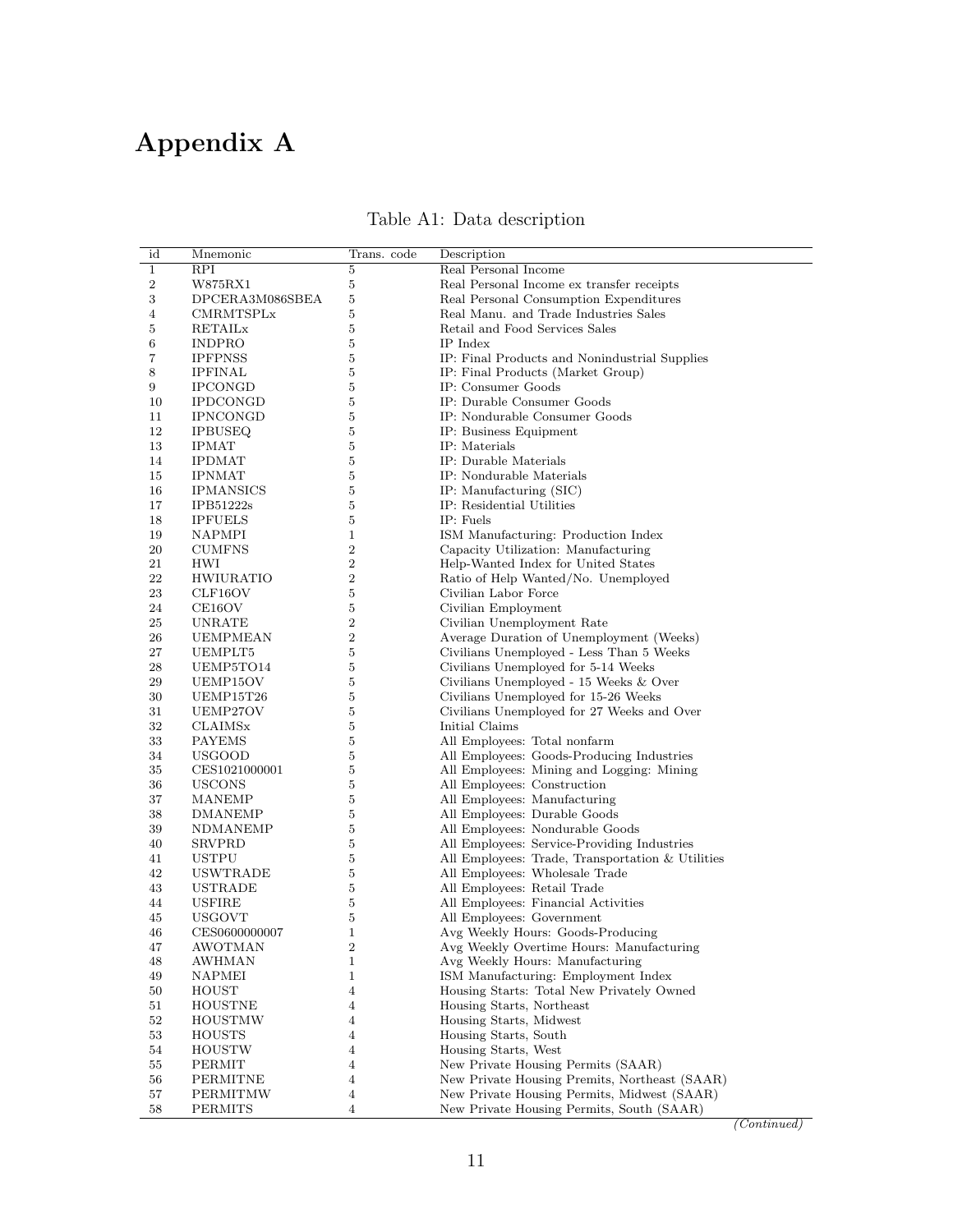|            |                            |                  | Table $A1 - (Continued)$                                    |
|------------|----------------------------|------------------|-------------------------------------------------------------|
| id         | Mnemonic                   | Trans. code      | Description                                                 |
| 59         | <b>PERMITW</b>             | $\overline{4}$   | New Private Housing Permits, West (SAAR)                    |
| 60         | <b>NAPM</b>                | $\mathbf{1}$     | ISM: PMI Composite Index                                    |
| 61         | NAPMNOI                    | $\mathbf{1}$     | ISM: New Orders Index                                       |
| 62         | NAPMSDI                    | $\mathbf{1}$     | ISM: Supplier Deliveries Index                              |
| 63         | NAPMII                     | $\mathbf{1}$     | ISM: Inventories Index                                      |
| 65         | AMDMNOx                    | 5                | New Orders for Durable Goods                                |
| 66         | ANDENOx                    | $\bf 5$          | New Orders for Nondefense Capital Goods                     |
| 67         | AMDMUOx                    | $\bf 5$          | Unfilled Orders for Durable Goods                           |
| 68         | <b>BUSINV</b> <sub>x</sub> | $\overline{5}$   | <b>Total Business Inventories</b>                           |
| 69         | <b>ISRATIOx</b>            | $\overline{2}$   | Total Business: Inventories to Sales Ratio                  |
| 70         | M1SL                       | 6                | M1 Money Stock                                              |
| 71<br>72   | M2SL                       | 6<br>5           | M <sub>2</sub> Money Stock                                  |
| 73         | M2REAL<br>AMBSL            | $\,6$            | Real M2 Money Stock<br>St. Louis Adjusted Monetary Base     |
| 74         | <b>TOTRESNS</b>            | $\,6$            | Total Reserves of Depository Institutions                   |
| 75         | NONBORRES                  | $\overline{7}$   | Reserves of Depository Institutions, Nonborrowed            |
| 76         | <b>BUSLOANS</b>            | 6                | Commercial and Industrial Loans, All Commercial Banks       |
| 77         | REALLN                     | 6                | Real Estate Loans at All Commercial Banks                   |
| 78         | <b>NONREVSL</b>            | 6                | Total Nonrevolving Credit Owner and Securitized Outstanding |
| 79         | <b>CONSPI</b>              | $\overline{2}$   | Nonrevolving Consumer Credit to Personal Income             |
| 80         | S & P 500                  | $\mathbf 5$      | S&P's Common Stock Price Index: Composite                   |
| 81         | $S \& P: \text{indust}$    | $\bf 5$          | S&P's Common Stock Price Index: Industrials                 |
| 82         | S & P div yield            | $\overline{2}$   | S&P's Composite Common Stock: Dividend Yield                |
| 83         | S & P PE ratio             | 5                | S&P's Composite Common Stock: Price-Earnings Ratio          |
| 84         | <b>FEDFUNDS</b>            | $\boldsymbol{2}$ | Effective Federal Funds Rate                                |
| 85         | CP3Mx                      | $\overline{2}$   | 3-Month AA Financial Commercial Paper Rate                  |
| 86         | TB3MS                      | $\,2$            | 3-Month Treasury Bill                                       |
| 87         | TB6MS                      | $\,2$            | 6-Month Treasury Bill                                       |
| 88         | GS1                        | $\overline{2}$   | 1-Year Treasury Rate                                        |
| 89         | GS5                        | $\overline{2}$   | 5-Year Treasury Rate                                        |
| 90         | GS10                       | $\overline{2}$   | 10-Year Treasury Rate                                       |
| 91         | AAA                        | $\overline{2}$   | Moody's Seasoned Aaa Corporate Bond Yield                   |
| 92         | BAA                        | $\overline{2}$   | Moody's Seasoned Baa Corporate Bond Yield                   |
| 93         | COMPAPFFx                  | $\mathbf{1}$     | 3-Month Commercial Paper Minus FEDFUNDS                     |
| 94         | TB3SMFFM                   | $\mathbf{1}$     | 3-Month Treasury C Minus FEDFUNDS                           |
| 95         | TB6SMFFM                   | $\mathbf{1}$     | 6-Month Treasury C Minus FEDFUNDS                           |
| 96         | T1YFFM                     | $\mathbf{1}$     | 1-Year Treasury C Minus FEDFUNDS                            |
| 97         | T5YFFM                     | $\mathbf{1}$     | 5-Year Treasury C Minus FEDFUNDS                            |
| 98         | T10YFFM                    | $\mathbf{1}$     | 10-Year Treasury C Minus FEDFUNDS                           |
| 99         | AAAFFM                     | $\mathbf{1}$     | Moody's Aaa Corporate Bond Minus FEDFUNDS                   |
| 100        | <b>BAAFFM</b>              | $\mathbf 1$      | Moody's Baa Corporate Bond Minus FEDFUNDS                   |
| 101        | TWEXMMTH                   | $\bf 5$          | Trade Weighted U.S. Dollar Index: Major Currencies          |
| 102        | <b>EXSZUS</b> x            | $\overline{5}$   | Switzerland / U.S. Foreign Exchange Rate                    |
| 103        | <b>EXJPUSx</b>             | 5                | Japan / U.S. Foreign Exchange Rate                          |
| 104        | <b>EXUSUKx</b>             | 5                | U.S. / U.K. Foreign Exchange Rate                           |
| 105        | EXCAUSx                    | 5<br>6           | Canada / U.S. Foreign Exchange Rate<br>PPI: Finished Goods  |
| 106        | <b>PPIFGS</b><br>PPIFCG    |                  | PPI: Finished Consumer Goods                                |
| 107<br>108 | <b>PPIITM</b>              | 6<br>6           | PPI: Intermediate Materials                                 |
| 109        | PPICRM                     | 6                | PPI: Crude Materials                                        |
| 110        | OILPRICEX                  | 6                | Crude Oil, spliced WTI and Cushing                          |
| 111        | <b>PPICMM</b>              | 6                | PPI: Metals and Metal Products                              |
| 112        | <b>NAPMPRI</b>             | $\mathbf{1}$     | ISM Manufacturing: Prices Index                             |
| 113        | CPIAUCSL                   | 6                | CPI: All Items                                              |
| 114        | <b>CPIAPPSL</b>            | 6                | CPI: Apparel                                                |
| 115        | <b>CPITRNSL</b>            | 6                | CPI: Transportation                                         |
| 116        | <b>CPIMEDSL</b>            | 6                | CPI: Medical Care                                           |
| 117        | CUSR0000SAC                | 6                | CPI: Commodities                                            |
| 118        | CUUR0000SAD                | 6                | CPI: Durables                                               |
| 119        | CUSR0000SAS                | 6                | CPI: Services                                               |
| 120        | <b>CPIULFSL</b>            | 6                | CPI: All Items Less Food                                    |
| 121        | CUUR0000SA0L2              | 6                | CPI: All Items Less Shelter                                 |
| 122        | CUSR0000SA0L5              | 6                | CPI: All Items Less Medical Care                            |
| 123        | PCEPI                      | 6                | Personal Cons. Expend.: Chain Price Index                   |
| 124        | DDURRG3M086SBEA            | 6                | Personal Cons. Expend.: Durable Goods                       |

(Continued)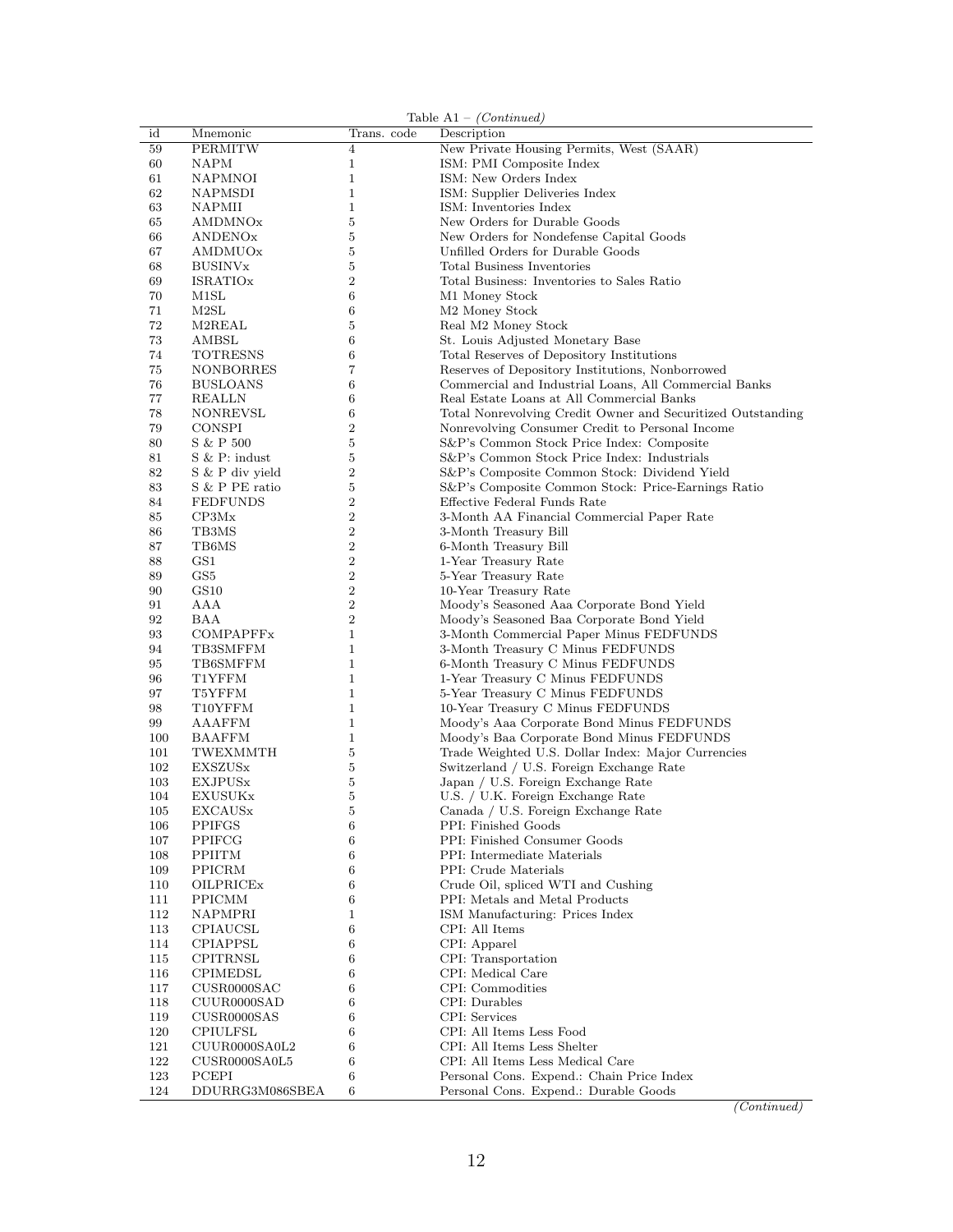|     | Table $A1 - (Continued)$ |             |                                                   |  |  |  |  |
|-----|--------------------------|-------------|---------------------------------------------------|--|--|--|--|
| id  | Mnemonic                 | Trans. code | Description                                       |  |  |  |  |
| 125 | DNDGRG3M086SBEA          | 6           | Personal Cons. Expend.: Nondurable Goods          |  |  |  |  |
| 126 | DSERRG3M086SBEA          | 6           | Personal Cons. Expend.: Services                  |  |  |  |  |
| 127 | CES0600000008            | 6           | Avg Hourly Earnings: Goods-Producing              |  |  |  |  |
| 128 | CES2000000008            | 6           | Avg Hourly Earnings: Construction                 |  |  |  |  |
| 129 | CES3000000008            | 6           | Avg Hourly Earnings: Manufacturing                |  |  |  |  |
| 130 | UMCSENTx                 |             | Consumer Sentiment Index                          |  |  |  |  |
| 131 | MZMSL                    | 6           | MZM Money Stock                                   |  |  |  |  |
| 132 | <b>DTCOLNVHFNM</b>       | 6           | Consumer Motor Vehicle Loans Outstanding          |  |  |  |  |
| 133 | <b>DTCTHFNM</b>          | 6           | Total Consumer Loans and Leases Outstanding       |  |  |  |  |
| 134 | <b>INVEST</b>            |             | Securities in Bank Credit at All Commercial Banks |  |  |  |  |

Notes: The transformation code (column 3) denotes the transformation applied to the variable before principal components are calculated. The transformation codes are  $1 =$  no transformation,  $2 =$  first difference,  $3 =$  second difference,  $4 =$  natural logarithm,  $5 =$  first difference of logarithms,  $6 =$  second difference of logarithms. The data sample is 1985:M11–2015:M10. The data source is the FRED-MD database.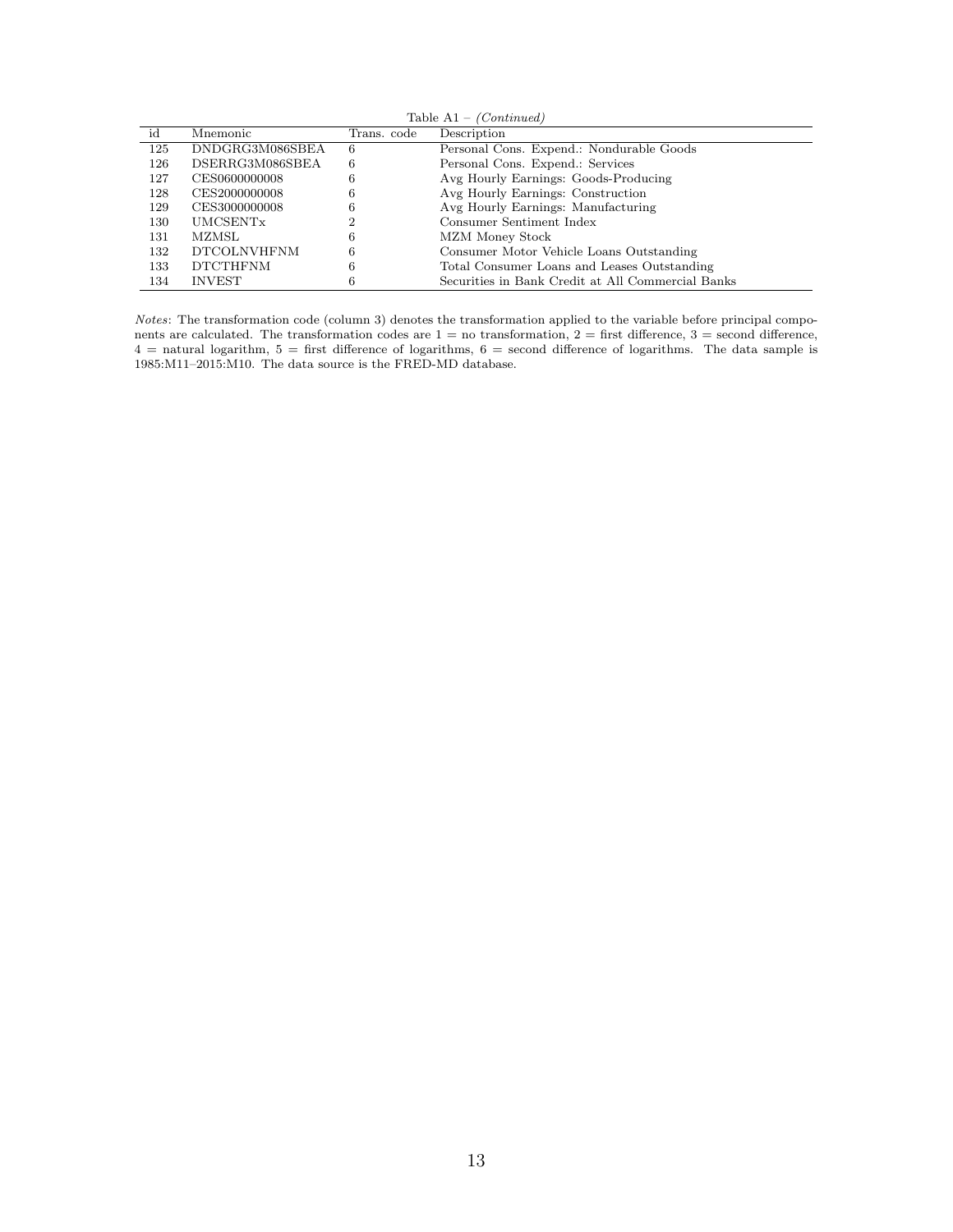#### Appendix B

In this Appendix, we present the results for several variants of the forecasting model (1). The first, denoted by DIAR, includes a contemporaneous shadow rate and lags of  $\hat{F}_{i,t}$  and  $y_t$ , with  $m, k$  and  $p$  selected by minimizing the Bayesian information criterion (BIC), with  $1 \leq m \leq 2$ ,  $1 \leq k \leq 4$ , and  $0 \leq p \leq 6$ . The second variant, denoted by K1–K4, includes a fixed number of factors  $(k = 1, ..., 4)$  and a contemporaneous value of the shadow rate. The third variant includes the contemporaneous value of the shadow rate and lags of  $y_t$ . The number of autoregressive lags is selected by BIC, with  $0 \leq p \leq 6.$  This variant is denoted by AR in the following Tables.

The results of this sensitivity analysis, reported in Tables B1 and B2, corroborate the findings in Tables 1 and 2.

|                                        | Model       | $h=3$ | $h=6$ | $h=9$ | $h=12$      |
|----------------------------------------|-------------|-------|-------|-------|-------------|
| $\overline{A}$ ) Industrial production |             |       |       |       |             |
|                                        |             |       |       |       |             |
| <b>KSR</b>                             | <b>DIAR</b> | 1.066 | 1.176 | 1.249 | 1.324       |
|                                        | K1          | 1.066 | 1.116 | 1.149 | 1.183       |
|                                        | K2          | 1.084 | 1.160 | 1.210 | 1.248       |
|                                        | K3          | 1.085 | 1.159 | 1.208 | 1.249       |
|                                        | K4          | 1.075 | 1.158 | 1.224 | 1.290       |
|                                        | AR          | 1.061 | 1.099 | 1.139 | 1.176       |
|                                        |             |       |       |       |             |
| <b>WXSR</b>                            | <b>DIAR</b> | 1.076 | 1.153 | 1.174 | 1.197       |
|                                        | K1          | 1.065 | 1.094 | 1.102 | 1.112       |
|                                        | K2          | 1.100 | 1.154 | 1.174 | 1.183       |
|                                        | K3          | 1.097 | 1.147 | 1.166 | 1.179       |
|                                        | K4          | 1.084 | 1.148 | 1.186 | 1.227       |
|                                        | AR          | 1.074 | 1.092 | 1.101 | 1.108       |
| B) Real personal consumption           |             |       |       |       |             |
|                                        |             |       |       |       |             |
| <b>KSR</b>                             | <b>DIAR</b> | 1.191 | 1.317 | 1.371 | 1.464       |
|                                        | K1          | 1.077 | 1.120 | 1.152 | 1.175       |
|                                        | K2          | 1.135 | 1.193 | 1.203 | 1.212       |
|                                        | K3          | 1.150 | 1.220 | 1.234 | 1.241       |
|                                        | K4          | 1.180 | 1.281 | 1.324 | 1.337       |
|                                        | AR          | 1.075 | 1.133 | 1.138 | 1.174       |
|                                        |             |       |       |       | (Continued) |

Table B1: Out-of-sample MSFE values for the non-ZLB period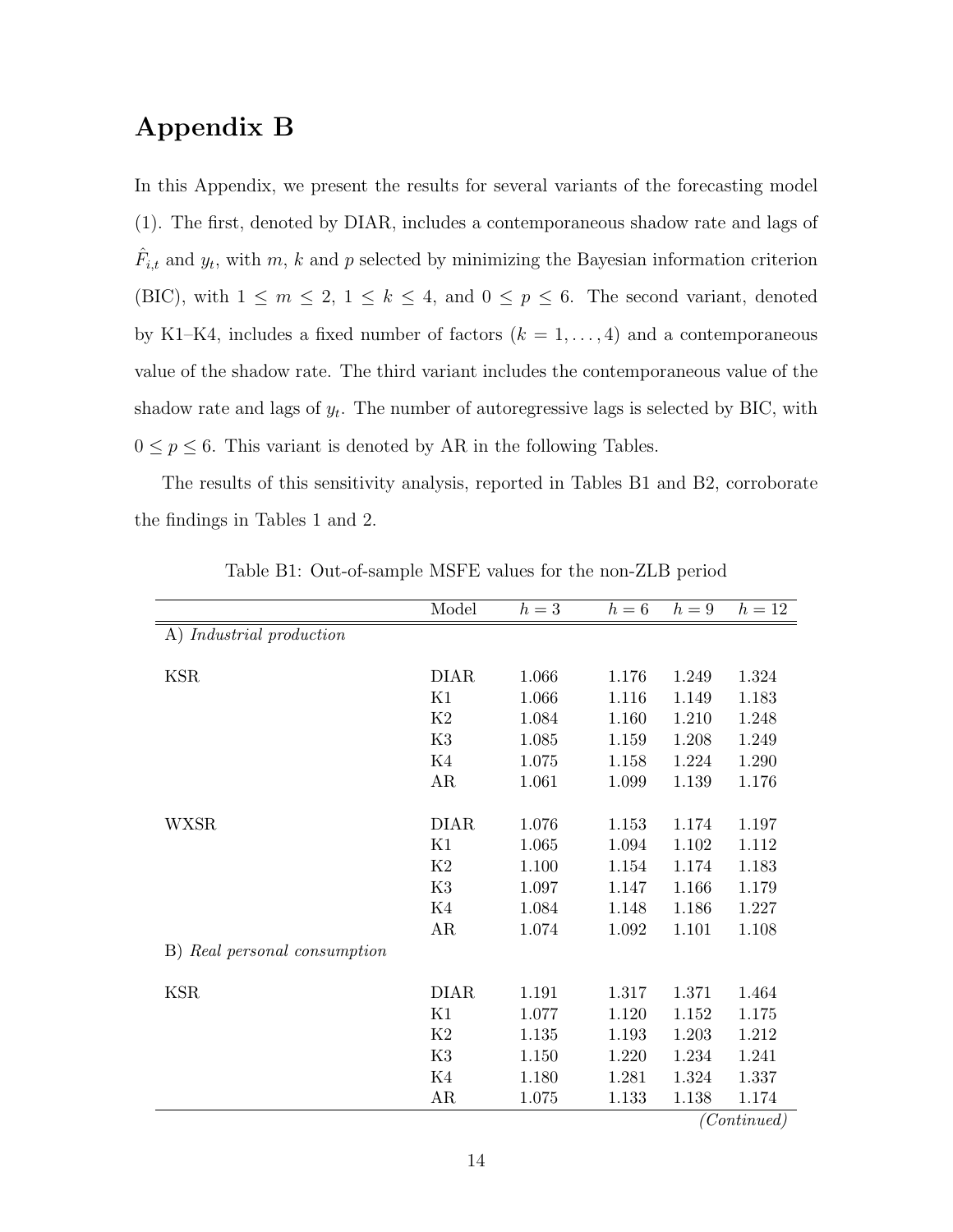|                               | Table $B1 - (Continued)$ |            |                  |           |                   |
|-------------------------------|--------------------------|------------|------------------|-----------|-------------------|
|                               | Model                    | $h=3$      | $h=\overline{6}$ | $h=9$     | $h=\overline{12}$ |
|                               |                          |            |                  |           |                   |
| <b>WXSR</b>                   | <b>DIAR</b>              | 1.182      | 1.255            | 1.217     | 1.348             |
|                               | K1                       | 1.077      | 1.093            | 1.092     | 1.118             |
|                               | K2                       | 1.159      | 1.166            | $1.126\,$ | 1.148             |
|                               | K3                       | 1.183      | 1.197            | 1.153     | 1.172             |
|                               | K4                       | 1.221      | 1.270            | 1.258     | 1.291             |
|                               | AR                       | 1.061      | 1.089            | 1.077     | 1.108             |
| C) Nonfarm payroll employment |                          |            |                  |           |                   |
| <b>KSR</b>                    | <b>DIAR</b>              | 1.244      | 1.403            | 1.463     | 1.516             |
|                               | K1                       | $0.846**$  | 0.999            | 1.109     | 1.200             |
|                               | $\rm K2$                 | 1.017      | 1.210            | 1.321     | 1.405             |
|                               | K3                       | 1.052      | 1.249            | 1.346     | 1.422             |
|                               | K4                       | 1.174      | 1.372            | 1.457     | 1.522             |
|                               | AR                       | 1.103      | 1.166            | 1.194     | 1.225             |
|                               |                          |            |                  |           |                   |
| <b>WXSR</b>                   | <b>DIAR</b>              | 1.162      | 1.282            | 1.317     | 1.325             |
|                               | K1                       | $0.762***$ | 0.879            | 0.963     | 1.034             |
|                               | K2                       | 0.958      | 1.109            | 1.181     | 1.238             |
|                               | K3                       | 1.001      | 1.152            | 1.206     | 1.251             |
|                               | K4                       | 1.106      | 1.257            | 1.300     | 1.337             |
|                               | AR                       | 1.070      | 1.097            | 1.102     | 1.116             |
| $D)$ CPI inflation            |                          |            |                  |           |                   |
| <b>KSR</b>                    | <b>DIAR</b>              | 0.985      | $0.950\,$        | 0.898     | 0.882             |
|                               | K1                       | 0.982      | 0.946            | 0.904     | 0.920             |
|                               | K <sub>2</sub>           | 0.986      | 0.933            | 0.866     | 0.856             |
|                               | K3                       | 1.030      | 0.981            | 0.902     | 0.883             |
|                               | K4                       | 1.052      | 1.057            | 0.950     | 0.882             |
|                               | AR                       | 0.971      | 0.932            | 0.888     | 0.908             |
|                               |                          |            |                  |           |                   |
| <b>WXSR</b>                   | <b>DIAR</b>              | 0.972      | 0.908            | 0.858     | 0.831             |
|                               | K1                       | 0.964      | 0.908            | 0.864     | 0.858             |
|                               | K2                       | 0.965      | 0.891            | 0.823     | 0.798             |
|                               | K3                       | 1.015      | 0.949            | 0.871     | 0.835             |
|                               | K4                       | 1.034      | 1.021            | 0.915     | 0.824             |
|                               | AR                       | 0.968      | 0.920            | 0.882     | 0.888             |
| $E)$ PCE inflation            |                          |            |                  |           |                   |
| <b>KSR</b>                    | <b>DIAR</b>              | 0.987      | 0.986            | 0.972     | 0.973             |
|                               | K1                       | 0.997      | 0.991            | 0.989     | 1.035             |
|                               | K2                       | 0.988      | 0.962            | 0.933     | 0.954             |
|                               | K3                       | 1.044      | 1.016            | 0.976     | 0.989             |
|                               | K4                       | 1.072      | 1.084            | 1.005     | 0.969             |
|                               | AR                       | 0.984      | 0.994            | 0.974     | 1.001             |
|                               |                          |            |                  |           |                   |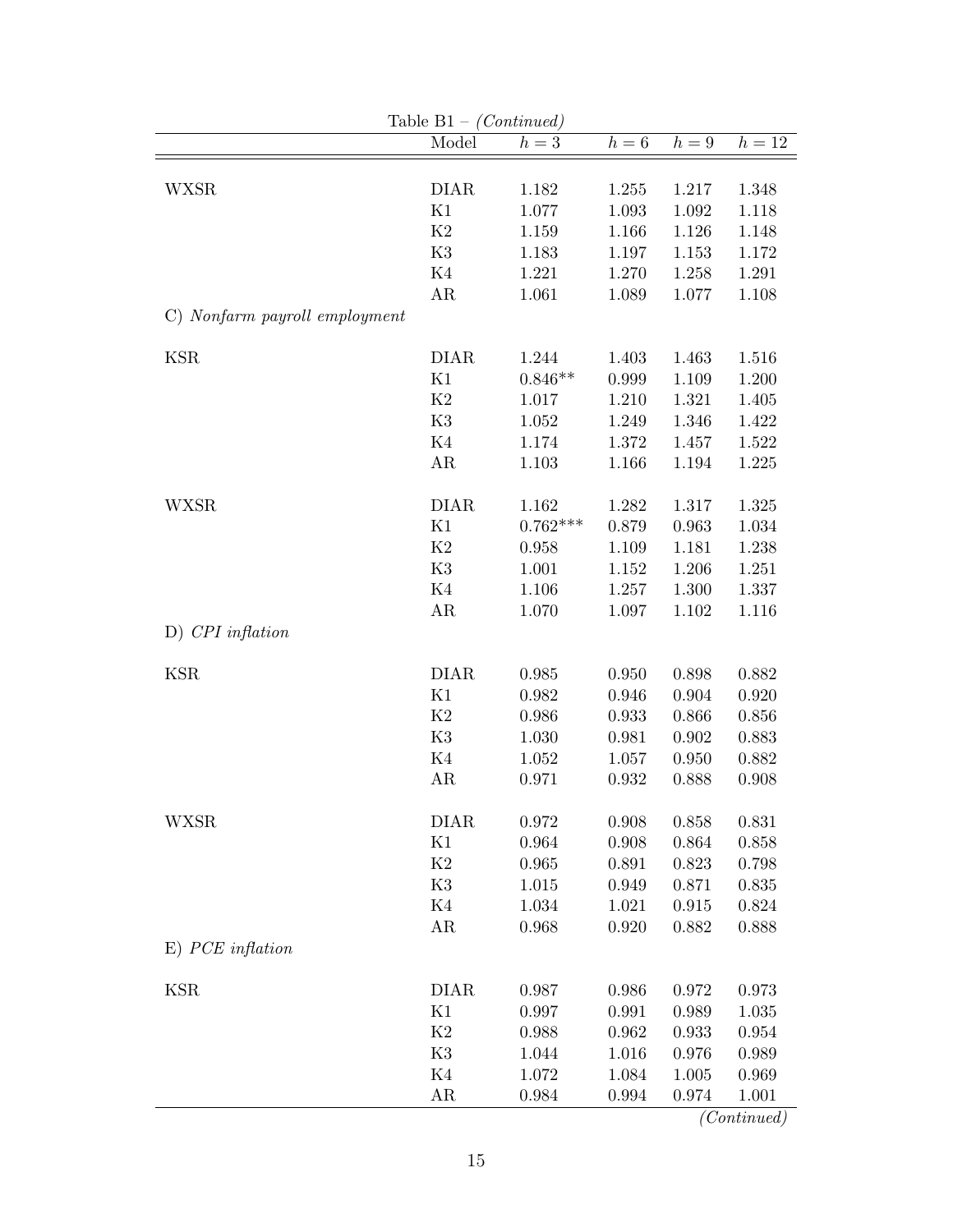| Table $B1 - (Continued)$ |             |       |       |       |        |  |  |  |
|--------------------------|-------------|-------|-------|-------|--------|--|--|--|
|                          | Model       | $h=3$ | $h=6$ | $h=9$ | $h=12$ |  |  |  |
|                          |             |       |       |       |        |  |  |  |
| <b>WXSR</b>              | <b>DIAR</b> | 0.978 | 0.977 | 0.962 | 0.957  |  |  |  |
|                          | K1          | 0.971 | 0.943 | 0.936 | 0.959  |  |  |  |
|                          | K2          | 0.959 | 0.908 | 0.874 | 0.878  |  |  |  |
|                          | K3          | 1.028 | 0.977 | 0.931 | 0.925  |  |  |  |
|                          | K4          | 1.060 | 1.051 | 0.961 | 0.895  |  |  |  |
|                          | AR          | 0.980 | 0.986 | 0.970 | 0.980  |  |  |  |

Notes: The out-of-sample forecasting period runs from 1996:M10 to 2008:M12. KSR denotes the Krippner (2015b) shadow rate, and WXSR denotes the Wu and Xia (2016) shadow rate. Each row reports the ratio of the MSFE of a forecasting model augmented with a shadow rate relative to the MSFE of the benchmark model. Asterisks mark rejection of the one-sided Diebold and Mariano (1995) test at the 1% (\*\*\*), 5% (\*\*), and 10% (\*) significance levels, respectively.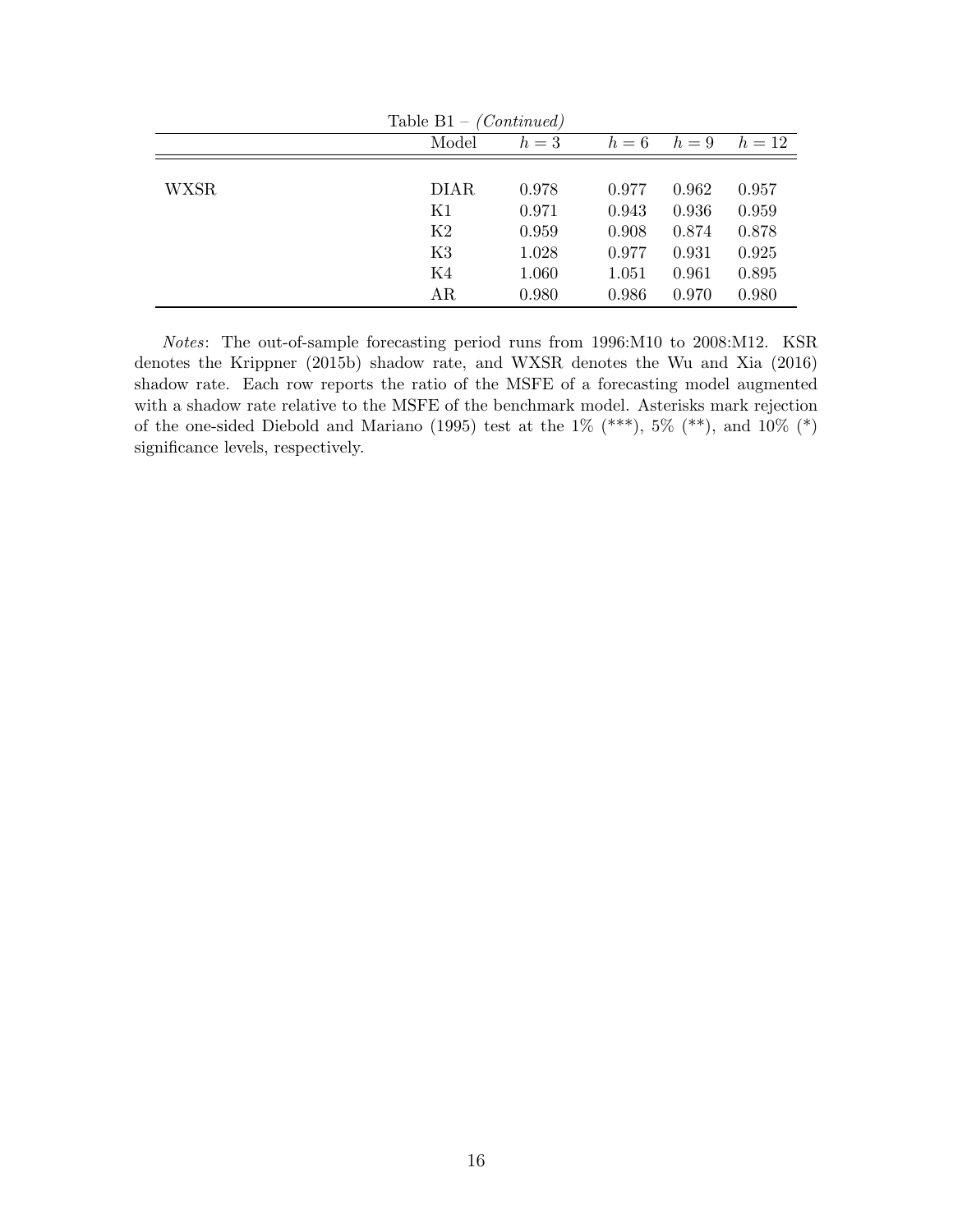|                               | Model       | $h=3$ | $h=6$ | $h=9$ | $h=12$ |
|-------------------------------|-------------|-------|-------|-------|--------|
| A) Industrial production      |             |       |       |       |        |
| <b>KSR</b>                    | <b>DIAR</b> | 1.030 | 1.030 | 0.994 | 0.966  |
|                               | K1          | 1.025 | 1.058 | 1.071 | 1.058  |
|                               | K2          | 0.997 | 1.026 | 1.039 | 1.015  |
|                               | K3          | 1.012 | 1.009 | 1.005 | 0.995  |
|                               | K4          | 1.006 | 1.005 | 1.005 | 0.995  |
|                               | AR          | 1.027 | 1.055 | 1.073 | 1.039  |
| <b>WXSR</b>                   | <b>DIAR</b> | 1.040 | 1.039 | 0.979 | 0.941  |
|                               | K1          | 1.024 | 1.070 | 1.094 | 1.076  |
|                               | K2          | 0.984 | 1.022 | 1.045 | 1.015  |
|                               | K3          | 0.993 | 0.983 | 0.976 | 0.953  |
|                               | K4          | 0.986 | 0.979 | 0.973 | 0.949  |
|                               | AR          | 1.020 | 1.048 | 1.072 | 1.035  |
| B) Real personal consumption  |             |       |       |       |        |
| <b>KSR</b>                    | <b>DIAR</b> | 1.208 | 1.303 | 1.181 | 1.273  |
|                               | K1          | 0.943 | 0.963 | 1.123 | 1.317  |
|                               | K2          | 1.150 | 1.314 | 1.436 | 1.469  |
|                               | K3          | 1.127 | 1.260 | 1.418 | 1.472  |
|                               | K4          | 1.127 | 1.273 | 1.480 | 1.519  |
|                               | AR          | 0.913 | 1.047 | 1.156 | 1.297  |
| <b>WXSR</b>                   | <b>DIAR</b> | 1.134 | 1.127 | 1.077 | 1.124  |
|                               | K1          | 0.973 | 0.960 | 1.018 | 1.136  |
|                               | K2          | 1.115 | 1.175 | 1.177 | 1.199  |
|                               | K3          | 1.102 | 1.165 | 1.173 | 1.196  |
|                               | K4          | 1.115 | 1.177 | 1.219 | 1.257  |
|                               | AR          | 0.939 | 1.049 | 1.101 | 1.207  |
| C) Nonfarm payroll employment |             |       |       |       |        |
| <b>KSR</b>                    | <b>DIAR</b> | 1.045 | 1.018 | 0.980 | 0.931  |
|                               | K1          | 1.677 | 1.681 | 1.600 | 1.434  |
|                               | $\rm K2$    | 1.279 | 1.307 | 1.342 | 1.316  |
|                               | K3          | 1.261 | 1.213 | 1.238 | 1.316  |
|                               | K4          | 1.287 | 1.246 | 1.269 | 1.315  |
|                               | AR          | 1.020 | 0.984 | 0.954 | 0.937  |
| <b>WXSR</b>                   | <b>DIAR</b> | 1.060 | 1.033 | 0.979 | 0.973  |
|                               | K1          | 1.717 | 1.809 | 1.796 | 1.636  |
|                               | K2          | 1.321 | 1.430 | 1.528 | 1.513  |
|                               | K3          | 1.266 | 1.233 | 1.279 | 1.382  |
|                               | K4          | 1.262 | 1.245 | 1.308 | 1.406  |

 $\frac{1.100}{(Continued)}$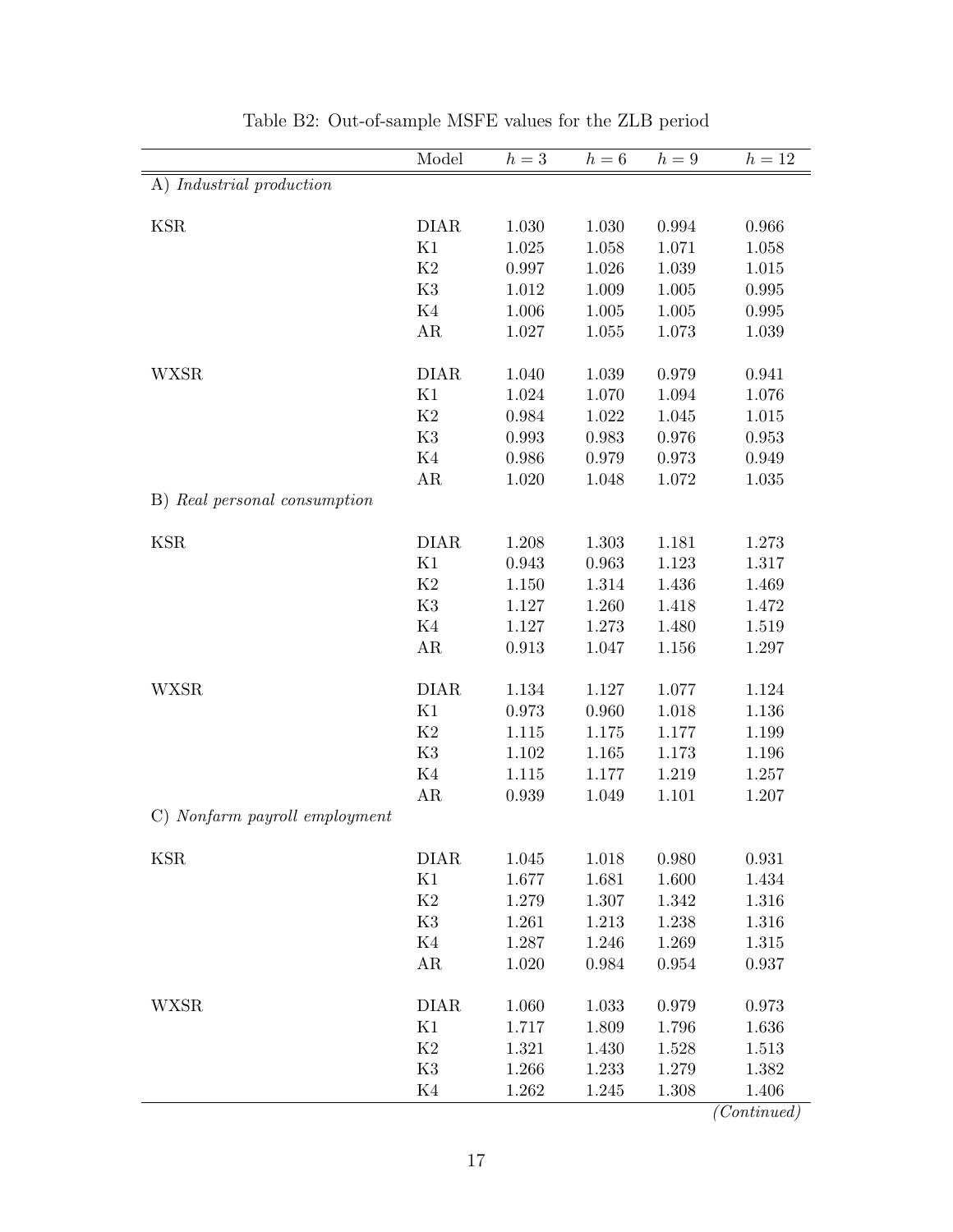| Table $B2 - (Continued)$  |                 |           |          |            |           |  |  |
|---------------------------|-----------------|-----------|----------|------------|-----------|--|--|
|                           | Model           | $h=3$     | $h=6$    | $h=9$      | $h=12$    |  |  |
|                           | $\overline{AR}$ | 1.007     | 0.971    | $0.940***$ | $0.901**$ |  |  |
| $D)$ CPI inflation        |                 |           |          |            |           |  |  |
|                           |                 |           |          |            |           |  |  |
| <b>KSR</b>                | <b>DIAR</b>     | 0.951     | 0.932    | 0.799      | 0.916     |  |  |
|                           | K1              | 0.902     | 0.855    | 0.796      | 0.683     |  |  |
|                           | K2              | 0.993     | 1.018    | 0.988      | 0.934     |  |  |
|                           | K <sub>3</sub>  | 0.918     | 0.915    | 0.882      | 0.838     |  |  |
|                           | $\rm K4$        | $0.871*$  | 0.860    | 0.842      | 0.864     |  |  |
|                           | $\rm{AR}$       | 0.924     | 0.865    | 0.788      | 0.716     |  |  |
| WXSR                      | <b>DIAR</b>     | $0.826*$  | 0.797    | 0.611      | 0.518     |  |  |
|                           | K1              | 0.813     | 0.717    | 0.611      | 0.477     |  |  |
|                           | K2              | 0.897     | 0.856    | 0.748      | 0.644     |  |  |
|                           | K3              | $0.793**$ | $0.727*$ | 0.611      | 0.507     |  |  |
|                           | $\rm K4$        | $0.763**$ | $0.696*$ | 0.596      | 0.531     |  |  |
|                           | $\rm{AR}$       | 0.793     | 0.641    | 0.515      | 0.423     |  |  |
| $E)$ <i>PCE</i> inflation |                 |           |          |            |           |  |  |
|                           |                 |           |          |            |           |  |  |
| <b>KSR</b>                | <b>DIAR</b>     | 0.952     | 0.911    | 0.843      | 0.739     |  |  |
|                           | K1              | 0.913     | 0.882    | 0.831      | 0.724     |  |  |
|                           | K2              | 0.994     | 1.023    | 1.012      | 0.959     |  |  |
|                           | K3              | 0.904     | 0.903    | 0.873      | 0.831     |  |  |
|                           | $\rm K4$        | $0.867*$  | 0.864    | 0.868      | 0.914     |  |  |
|                           | AR              | 0.934     | 0.889    | 0.843      | 0.718     |  |  |
|                           |                 |           |          |            |           |  |  |
| <b>WXSR</b>               | <b>DIAR</b>     | 0.827     | 0.827    | 0.699      | 0.571     |  |  |
|                           | K1              | 0.832     | 0.749    | 0.654      | 0.525     |  |  |
|                           | $\rm K2$        | 0.899     | 0.859    | 0.771      | 0.674     |  |  |
|                           | K3              | $0.766**$ | $0.694*$ | 0.580      | 0.487     |  |  |
|                           | K4              | $0.742**$ | $0.674*$ | 0.589      | 0.555     |  |  |
|                           | AR              | 0.817     | 0.683    | 0.612      | 0.485     |  |  |

Notes: The out-of-sample forecasting period runs from 2009:M1 to 2016:M1. KSR denotes the Krippner (2015b) shadow rate, and WXSR denotes the Wu and Xia (2016) shadow rate. Each row reports the ratio of the MSFE of a forecasting model augmented with a shadow rate relative to the MSFE of the benchmark model. Asterisks mark rejection of the one-sided Diebold and Mariano (1995) test at the  $1\%$  (\*\*\*),  $5\%$  (\*\*), and  $10\%$  (\*) significance levels, respectively.